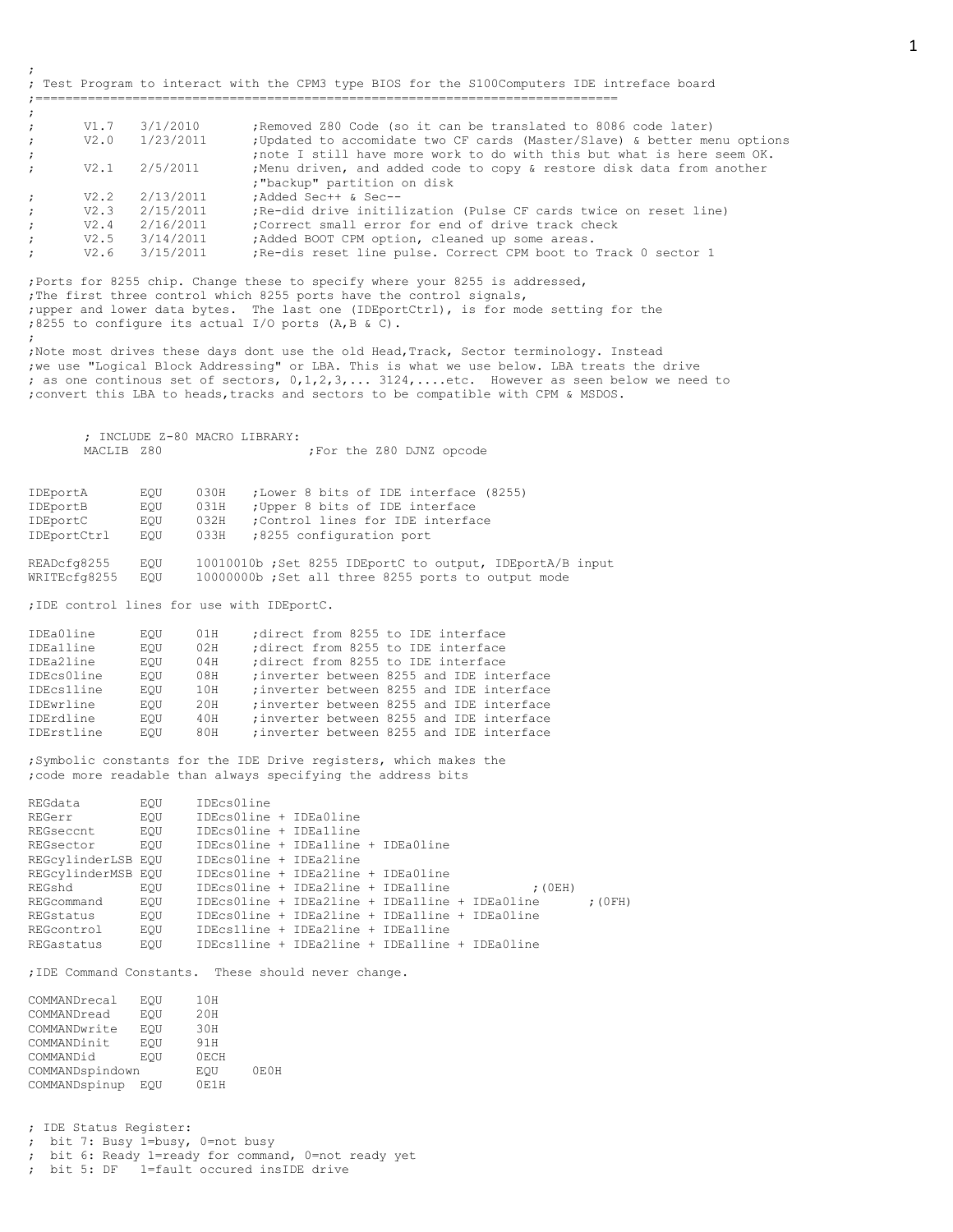; bit 4: DSC 1=seek complete ; bit 3: DRQ 1=data request ready, 0=not ready to xfer yet ; bit 2: CORR 1=correctable error occured ; bit 1: IDX vendor specific

; bit 0: ERR 1=error occured

|                                                        |            |                      |                   |                    | Equates for display on SD Systems Video Board (Used In CPM Debugging mode only)                                                                                                                                                                                                                                                                                                                                        |
|--------------------------------------------------------|------------|----------------------|-------------------|--------------------|------------------------------------------------------------------------------------------------------------------------------------------------------------------------------------------------------------------------------------------------------------------------------------------------------------------------------------------------------------------------------------------------------------------------|
| SCROLL                                                 |            | EQU                  | 01H               |                    | ;Set scrool direction UP.                                                                                                                                                                                                                                                                                                                                                                                              |
| LΕ                                                     |            | EQU                  | 0AH               |                    |                                                                                                                                                                                                                                                                                                                                                                                                                        |
| CR                                                     |            | EQU                  | 0DH               |                    |                                                                                                                                                                                                                                                                                                                                                                                                                        |
| BS                                                     |            | EQU                  | 08H               |                    | ; Back space (required for sector display)                                                                                                                                                                                                                                                                                                                                                                             |
| BELL                                                   |            | EQU                  | 07H               |                    |                                                                                                                                                                                                                                                                                                                                                                                                                        |
| SPACE                                                  |            | EQU                  | 20H               |                    |                                                                                                                                                                                                                                                                                                                                                                                                                        |
| QUIT                                                   |            | EQU                  | 11H               |                    | ; Turns off any screen enhancements (flashing, underline etc).                                                                                                                                                                                                                                                                                                                                                         |
|                                                        |            |                      | 17H               |                    | ;Turns off whatever is on                                                                                                                                                                                                                                                                                                                                                                                              |
| NO\$ENHANCEMENT EQU                                    |            |                      |                   |                    |                                                                                                                                                                                                                                                                                                                                                                                                                        |
| FAST                                                   |            | EQU                  | 10H               |                    | ; High speed scrool                                                                                                                                                                                                                                                                                                                                                                                                    |
| TAB                                                    |            | EQU                  | 09H               |                    | ; TAB ACROSS (8 SPACES FOR SD-BOARD)                                                                                                                                                                                                                                                                                                                                                                                   |
| ESC                                                    |            | EQU                  | 1BH               |                    |                                                                                                                                                                                                                                                                                                                                                                                                                        |
| CLEAR                                                  |            | EQU                  | 1CH               |                    | ; SD Systems Video Board, Clear to EOL. (Use 80 spaces if EOL not available<br>:on other video cards)                                                                                                                                                                                                                                                                                                                  |
| <b>SEC\$SIZE</b><br>MAXSEC                             |            | EQU<br>EQU           | 512<br>3DH        |                    | ; Assume sector size as 512. (Not tested for other sizes)<br>; Sectors per track for CF my Memory drive, Kingston CF 8G. (For CPM format, 0-3CH)<br>; This translates to LBA format of 1 to 3D sectors, for a total of 61 sectors/track.<br>; This CF card actully has 3F sectors/track. Will use 3D for my CPM3 system because<br>; my Seagate drive has 3D sectors/track. Don't want different CPM3.SYS files around |
| MAXTRK                                                 |            | EQU                  | OFFH              |                    | ; so this program as is will also work with a Seagate 6531 IDE drive<br>; CPM3 allows up to 8MG so 0-256 "tracks"                                                                                                                                                                                                                                                                                                      |
| <b>BUFFER\$ORG</b>                                     |            | EQU                  | 3000H             |                    | ; <----- Will place all sector data here                                                                                                                                                                                                                                                                                                                                                                               |
| CPM\$BOOT\$COUNT EQU<br>CPMLDR\$ADDRESS EQU<br>resides |            |                      | 12<br>BUFFER\$ORG |                    | ; Allow up to 12 CPM sectors for CPMLDR<br>; We cannot load the CPMLDR at 100H in RAM since this is where this program                                                                                                                                                                                                                                                                                                 |
| RDCON                                                  |            | EQU                  | $\mathbf{1}$      | ;For CP/M I/O      |                                                                                                                                                                                                                                                                                                                                                                                                                        |
| WRCON                                                  |            | EQU                  | 2                 |                    |                                                                                                                                                                                                                                                                                                                                                                                                                        |
| RESET\$DISK                                            |            | EQU                  | 0DH               |                    | ; Reset all CPM disks                                                                                                                                                                                                                                                                                                                                                                                                  |
|                                                        |            |                      |                   |                    |                                                                                                                                                                                                                                                                                                                                                                                                                        |
| PRINT                                                  |            | EQU                  | 9                 |                    |                                                                                                                                                                                                                                                                                                                                                                                                                        |
| CONST                                                  |            | EQU                  | 11                | ; CONSOLE STAT     |                                                                                                                                                                                                                                                                                                                                                                                                                        |
| <b>BDOS</b>                                            |            | EQU                  | 5                 |                    |                                                                                                                                                                                                                                                                                                                                                                                                                        |
| FALSE<br>TRUE                                          | EQU<br>EOU | $\circ$<br>NOT FALSE |                   |                    |                                                                                                                                                                                                                                                                                                                                                                                                                        |
| CPM<br>DEBUG                                           |            | EQU<br>EQU           | TRUE<br>TRUE      |                    | ; TRUE if output via CPM, FALSE if direct to hardware                                                                                                                                                                                                                                                                                                                                                                  |
| CPM\$TRANSLATE                                         |            | EOU                  | TRUE              |                    | ; Translate Trk, Sec, Head to CPM TRACK# & SEC# on display                                                                                                                                                                                                                                                                                                                                                             |
|                                                        |            |                      |                   |                    |                                                                                                                                                                                                                                                                                                                                                                                                                        |
|                                                        | ORG        | 100H                 |                   | $; < -- -$ For CPM |                                                                                                                                                                                                                                                                                                                                                                                                                        |
|                                                        |            |                      |                   |                    |                                                                                                                                                                                                                                                                                                                                                                                                                        |
| begin:                                                 |            |                      |                   |                    |                                                                                                                                                                                                                                                                                                                                                                                                                        |
|                                                        | LXI        | SP, STACK            |                   |                    |                                                                                                                                                                                                                                                                                                                                                                                                                        |
|                                                        | LXI        | D, SIGN\$ON          |                   |                    | ; print a welcome message                                                                                                                                                                                                                                                                                                                                                                                              |
|                                                        | CALL       | PSTRING              |                   |                    |                                                                                                                                                                                                                                                                                                                                                                                                                        |
|                                                        | JMP        | <b>OVER\$TBL</b>     |                   |                    |                                                                                                                                                                                                                                                                                                                                                                                                                        |
|                                                        |            |                      |                   |                    |                                                                                                                                                                                                                                                                                                                                                                                                                        |
|                                                        |            |                      |                   |                    | ; COMMAND BRANCH TABLE                                                                                                                                                                                                                                                                                                                                                                                                 |
| TBL:                                                   | DW ERROR   |                      | : "A"             |                    |                                                                                                                                                                                                                                                                                                                                                                                                                        |
|                                                        | DW BACKUP  |                      | ; "B"             | Backup partition   |                                                                                                                                                                                                                                                                                                                                                                                                                        |
|                                                        | DW CPMBOOT |                      | ; "C"             |                    | LOAD CPM (If present)                                                                                                                                                                                                                                                                                                                                                                                                  |
|                                                        | DW DISPLAY |                      | ; "D"             |                    | Sector contents display: - ON/OFF                                                                                                                                                                                                                                                                                                                                                                                      |
|                                                        | DW ERROR   |                      | ; "E"             |                    |                                                                                                                                                                                                                                                                                                                                                                                                                        |
|                                                        | DW FORMAT  |                      | ; $"F"$           |                    | Format current disk                                                                                                                                                                                                                                                                                                                                                                                                    |
|                                                        | DW RESTORE |                      | ; "G"             | Restore backup     |                                                                                                                                                                                                                                                                                                                                                                                                                        |
|                                                        | DW ERROR   |                      | ; "H"             |                    |                                                                                                                                                                                                                                                                                                                                                                                                                        |
|                                                        |            | DW NEXT\$SECT ; "I"  |                   | Next Sector        |                                                                                                                                                                                                                                                                                                                                                                                                                        |
|                                                        |            | DW PREV\$SEC ; "J"   |                   | Previous sector    |                                                                                                                                                                                                                                                                                                                                                                                                                        |
|                                                        | DW ERROR   |                      | ; "K"             |                    |                                                                                                                                                                                                                                                                                                                                                                                                                        |
|                                                        | DW         | SET\$LBA             | ; "L"             |                    | Set LBA value (Set Track, sector)                                                                                                                                                                                                                                                                                                                                                                                      |
|                                                        | DW ERROR   |                      | ; "M"             |                    |                                                                                                                                                                                                                                                                                                                                                                                                                        |
|                                                        |            | DW POWER\$DOWN; "N"  |                   |                    | Power down hard disk command                                                                                                                                                                                                                                                                                                                                                                                           |
|                                                        | DW ERROR   |                      | : "0"             |                    |                                                                                                                                                                                                                                                                                                                                                                                                                        |
|                                                        | DW ERROR   |                      | ; "P"             |                    |                                                                                                                                                                                                                                                                                                                                                                                                                        |
|                                                        | DW ERROR   |                      | ; "Q"             |                    |                                                                                                                                                                                                                                                                                                                                                                                                                        |
|                                                        |            |                      |                   |                    |                                                                                                                                                                                                                                                                                                                                                                                                                        |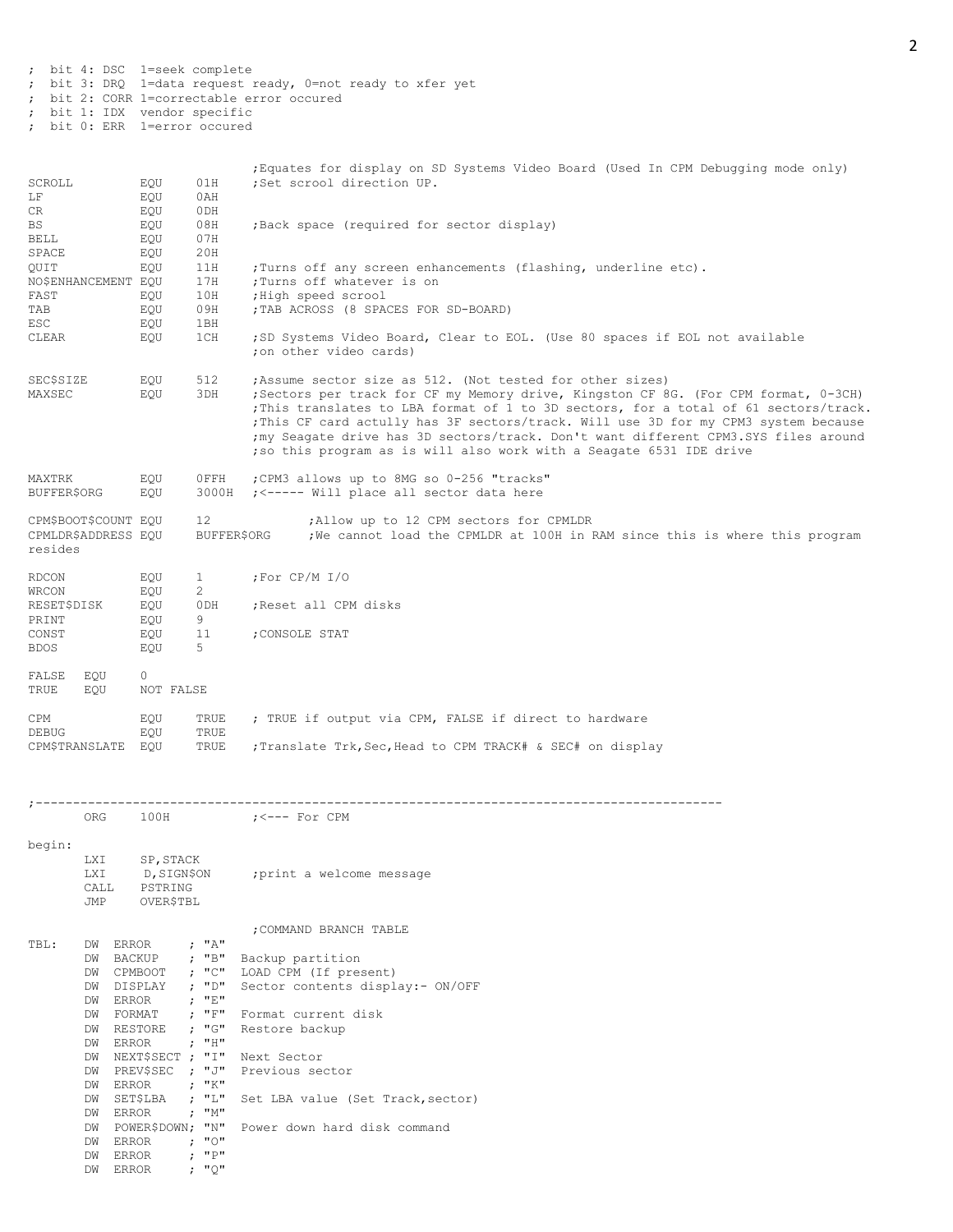|            | DW SEQ\$RD<br>DW ERROR<br>DW ERROR<br>DW ERROR | DW READ\$SEC ; "R"<br>; "S"<br>$\mathcal{F}$ $\mathbb{T}$ $\mathbb{T}$ $\mathbb{T}$<br>DW POWER\$UP ; "U"<br>DW N\$RD\$SEC ; "V"<br>DW WRITE\$SEC ; "W"<br>DW N\$WR\$SEC ; "X"<br>; "Y"<br>: "Z" | Read sector to data buffer<br>Sequental sec read and display contents<br>Power up hard disk command<br>Read N sectors<br>Write data buffer to current sector<br>Write N sectors |
|------------|------------------------------------------------|--------------------------------------------------------------------------------------------------------------------------------------------------------------------------------------------------|---------------------------------------------------------------------------------------------------------------------------------------------------------------------------------|
| OVER\$TBL: | CALL<br>JZ                                     | IDEinit<br>INITȘOK                                                                                                                                                                               | ; initialize the board and drive. If there is no drive abort<br>;Setup for main menu commands                                                                                   |
|            | LXI<br>CALL                                    | D, INIT\$ERROR<br>CALL PSTRING<br>SHOWerrors<br>JMP ABORT                                                                                                                                        |                                                                                                                                                                                 |
| ABORT:     |                                                |                                                                                                                                                                                                  |                                                                                                                                                                                 |
| ΙF         | CPM<br>MVI                                     |                                                                                                                                                                                                  | C,RESETȘDISK ;Reset All disks in CPM                                                                                                                                            |
| ELSE       | CALL<br>JMP                                    | BDOS<br>0H                                                                                                                                                                                       | ; Jump to CP/M cold start address                                                                                                                                               |
| ENDIF      | JMP                                            | OF000H                                                                                                                                                                                           | Else jump to monitor,                                                                                                                                                           |
|            |                                                |                                                                                                                                                                                                  |                                                                                                                                                                                 |
| INITȘOK:   | CALL<br>JZ                                     | driveid<br>INIT\$OK1                                                                                                                                                                             | ;Get the drive ID info. If there is no drive, abort                                                                                                                             |
|            | CALL<br>CALL<br>JMP                            | LXI D, ID\$ERROR<br>PSTRING<br>SHOWerrors<br>ABORT                                                                                                                                               |                                                                                                                                                                                 |
| INITȘOK1:  |                                                |                                                                                                                                                                                                  | ; print the drive's model number                                                                                                                                                |
|            | LXI<br>CALL<br>LXI                             | D, msgmdl<br>PSTRING<br>$H$ , IDbuffer + 54                                                                                                                                                      |                                                                                                                                                                                 |
|            | MVI<br>CALL                                    | B, 10<br>printname                                                                                                                                                                               | character count in words;<br>; Print [HL], [B] X 2 characters                                                                                                                   |
|            | CALL                                           | ZCRLF                                                                                                                                                                                            | ; print the drive's serial number                                                                                                                                               |
|            | LXI<br>CALL                                    | D, msgsn<br>PSTRING                                                                                                                                                                              |                                                                                                                                                                                 |
|            | <b>LXI</b><br>MVI<br>CALL<br>CALL              | $H$ , IDbuffer + 20<br>printname<br>ZCRLF                                                                                                                                                        | B, 5 ;Character count in words                                                                                                                                                  |
|            | LXI                                            | D, msgrev                                                                                                                                                                                        | ; Print the drive's firmware revision string                                                                                                                                    |
|            | CALL<br>LXI                                    | PSTRING<br>$H$ , IDbuffer + 46                                                                                                                                                                   |                                                                                                                                                                                 |
|            | MVI<br>CALL                                    | B, 2<br>printname                                                                                                                                                                                | ; Character count in words                                                                                                                                                      |
|            | CALL                                           | ZCRLF                                                                                                                                                                                            | ; print the drive's cylinder, head, and sector specs                                                                                                                            |
|            | LXI<br>CALL<br>LXI                             | D, msqcy<br>PSTRING<br>$H, IDbuffer + 2$                                                                                                                                                         |                                                                                                                                                                                 |
|            | CALL<br>LXI                                    | printparm<br>D,msghd                                                                                                                                                                             |                                                                                                                                                                                 |
|            | CALL<br>LXI                                    | PSTRING<br>$H$ , IDbuffer + 6                                                                                                                                                                    |                                                                                                                                                                                 |
|            | CALL<br>LXI                                    | printparm<br>D, msgsc                                                                                                                                                                            |                                                                                                                                                                                 |
|            | CALL<br>LXI                                    | PSTRING<br>$H, IDbuffer + 12$                                                                                                                                                                    |                                                                                                                                                                                 |
|            | CALL<br>CALL                                   | printparm<br>ZCRLF                                                                                                                                                                               |                                                                                                                                                                                 |
|            |                                                |                                                                                                                                                                                                  | ; Default position will be first block                                                                                                                                          |
|            | LXI<br>SHLD<br>SHLD                            | H, 0<br><b>@SEC</b><br>@TRK                                                                                                                                                                      | ; Default to Track 0, Sec 0                                                                                                                                                     |
|            | LXI<br>SHLD                                    | H, buffer<br>@DMA                                                                                                                                                                                | ; Set DMA address to buffer                                                                                                                                                     |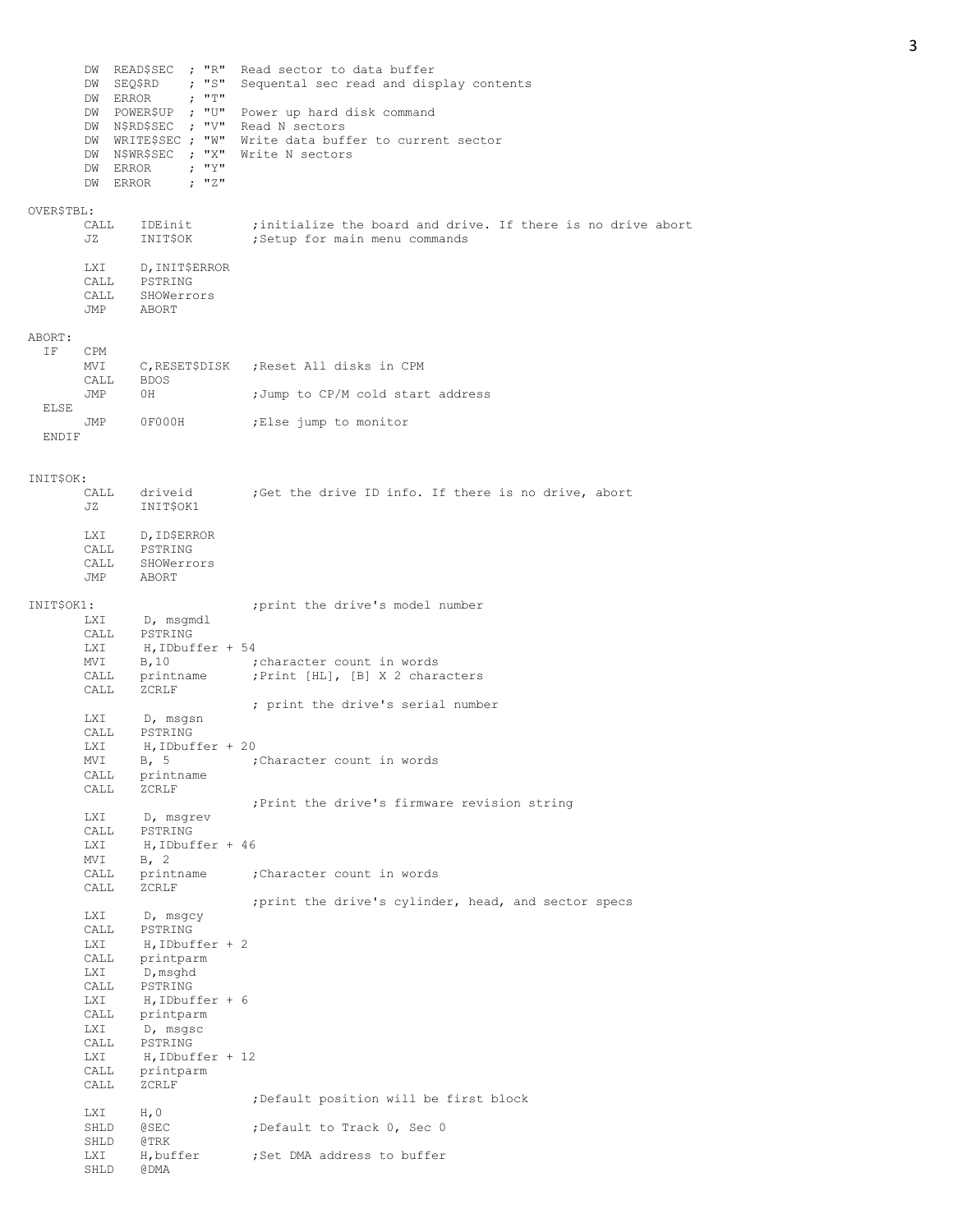|                        | CALL                                              | IDEinit                                                         | ; For some reason this need to be here after getting the drive ID.<br>; otherewise sector #'s are off by one!                                                                                               |
|------------------------|---------------------------------------------------|-----------------------------------------------------------------|-------------------------------------------------------------------------------------------------------------------------------------------------------------------------------------------------------------|
| MAINLOOP:              | LDA<br><b>ORA</b><br>JNZ<br><b>LXI</b><br>JP      | @DisplayFlaq<br>Α<br>Display1<br>Display2                       | A 1 line prompt<br>; Do we have detail sector data display flag on or off<br>; NZ = on (Initially OFFH so detailed sector display on)<br>D, CMD\$STRING1 ; List command options (Turn display option to on) |
| Display1:<br>Display2: | LXI                                               |                                                                 | D, CMD\$STRING2 ; List command options (Turn display option to off)                                                                                                                                         |
|                        | CALL                                              | PSTRING                                                         |                                                                                                                                                                                                             |
|                        | CALL<br>CALL                                      | wrlba                                                           | ; Update LBA on drive<br>DISPLAYposition (Display current Track, sector, head#                                                                                                                              |
|                        | LXI<br>CALL                                       | D, Prompt<br>PSTRING                                            | ; '>'                                                                                                                                                                                                       |
|                        | CALL<br>CPI<br>JZ<br>CALL<br>CALL                 | GETCMD<br><b>ESC</b><br>ABORT<br>upper<br>ZCRLF                 | ;Simple UC character Input (Note, no fancy checking)<br>; Abort if ESC                                                                                                                                      |
|                        | SBI                                               | ' (a '                                                          | Adjust to 0,1AH                                                                                                                                                                                             |
|                        | ADD<br><b>LXI</b><br>ADD<br>MOV<br>MOV<br>INX     | Α<br>H, TBL<br>L<br>L, A<br>A, M<br>HL                          | ; X2<br>; Get menu selection                                                                                                                                                                                |
|                        | MOV<br>MOV<br>PCHL                                | $H$ , M<br>L, A                                                 | ;Jump to table pointer<br>; $JMP$ (HL)                                                                                                                                                                      |
|                        |                                                   |                                                                 |                                                                                                                                                                                                             |
| READ\$SEC:             | LXI<br>SHLD                                       | H, buffer<br>@DMA                                               | ; Read Sector @ LBA to the RAM buffer<br>; Point to buffer                                                                                                                                                  |
|                        | CALL                                              | READSECTOR                                                      |                                                                                                                                                                                                             |
|                        | JZ<br>CALL                                        | main1b<br>ZCRLF                                                 | ;Z means the sector read was OK                                                                                                                                                                             |
| main1b: LXI            | JMP<br>CALL                                       | MAINLOOP<br>D, msgrd<br>PSTRING                                 | ;Sector read OK                                                                                                                                                                                             |
|                        | LDA<br>ORA<br>JZ                                  | @DisplayFlag<br>Α<br>MAINLOOP                                   | ; Do we have detail sector data display flag on or off<br>$: NZ = on$                                                                                                                                       |
|                        | <b>LXI</b><br>SHLD                                | H, buffer<br>@DMA                                               | ; Point to buffer. Show sector data flag is on                                                                                                                                                              |
|                        | CALL<br>JMP                                       | HEXDUMP<br>MAINLOOP                                             | ; Show sector data                                                                                                                                                                                          |
| WRITE\$SEC:            | LXI<br>CALL<br>CALL<br>CALL<br>CPI<br>JNZ<br>CALL | D, msgsure<br>PSTRING<br>ZCI<br>upper<br>'Y'<br>main2c<br>ZCRLF | ; Write data in RAM buffer to sector @ LBA<br>; Are you sure?                                                                                                                                               |
|                        | LXI<br>SHLD                                       | H, buffer<br>@DMA                                               | ; Point to buffer                                                                                                                                                                                           |
|                        | CALL<br>JZ                                        | WRITESECTOR<br>main2b                                           | ;Z means the sector write was OK                                                                                                                                                                            |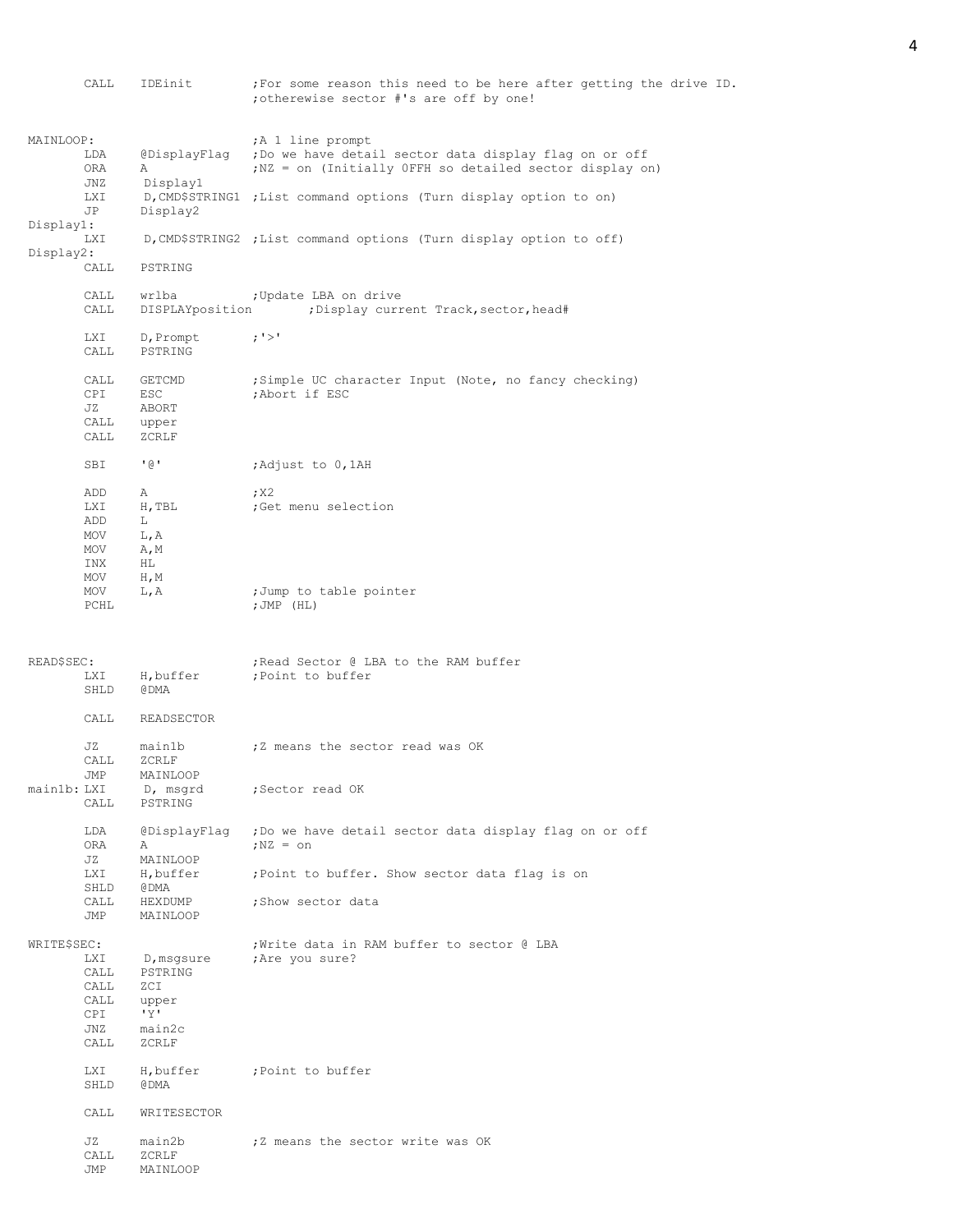| main2b: LXI<br>main2c: JMP | CALL                                                                                | D, msgwr<br>PSTRING<br>MAINLOOP                                                                                                   | ;Sector written OK                                                                                                                                                                                                                                                  |
|----------------------------|-------------------------------------------------------------------------------------|-----------------------------------------------------------------------------------------------------------------------------------|---------------------------------------------------------------------------------------------------------------------------------------------------------------------------------------------------------------------------------------------------------------------|
|                            |                                                                                     |                                                                                                                                   |                                                                                                                                                                                                                                                                     |
| SET\$LBA:<br>main3b: CALL  | <b>LXI</b><br>CALL<br>CALL<br>jс<br>CALL<br>jmp                                     | D, GET\$LBA<br>PSTRING<br>ghex321ba<br>main3b<br>wrlba<br>ZCRLF<br>MAINLOOP                                                       | ; Set the logical block address<br>;Get new CPM style Track & Sector number and put them in RAM at @SEC & @TRK<br>; Ret C set if abort/error<br>; Update LBA on drive                                                                                               |
| NEXT\$SECT:                |                                                                                     |                                                                                                                                   |                                                                                                                                                                                                                                                                     |
| RANGE\$ERROR:              | LDA<br>INR<br>CPI<br>JNC<br>STA<br>CALL<br>CALL<br>jmp<br><b>LXI</b><br>CALL<br>jmp | <b>@SEC</b><br>Α<br>MAXSEC-1<br>RANGE\$ERROR<br><b>@SEC</b><br>wrlba<br>ZCRLF<br>MAINLOOP<br>D, RANGE\$MSG<br>PSTRING<br>MAINLOOP | ; Update LBA on drive                                                                                                                                                                                                                                               |
| PREV\$SEC:                 | LDA<br>ORA<br>JZ<br><b>DCR</b><br>STA<br>CALL                                       | @SEC<br>Α<br>RANGE\$ERROR<br>Α<br><b>@SEC</b><br>wrlba                                                                            | ;Update LBA on drive                                                                                                                                                                                                                                                |
|                            | CALL<br>jmp                                                                         | ZCRLF<br>MAINLOOP                                                                                                                 |                                                                                                                                                                                                                                                                     |
| POWER\$UP:                 | CALL<br>jmp                                                                         | spinup<br>MAINLOOP                                                                                                                | ; Set the drive to spin up (for hard disk connections)                                                                                                                                                                                                              |
| POWER\$DOWN:               | CALL<br>jmp                                                                         | spindown<br>MAINLOOP                                                                                                              | ; Set the drive to spin down (for hard disk connections)                                                                                                                                                                                                            |
| DISPLAY:                   | LDA<br>CMA<br>STA<br>jmp                                                            | @DisplayFlaq<br>@DisplayFlag<br>MAINLOOP                                                                                          | ;Do we have detail sector data display flag on or off<br>;flip it<br>; Update display and back to next menu command                                                                                                                                                 |
| SEQ\$RD:                   | CALL<br>jmp                                                                         | SequentialReads<br>MAINLOOP                                                                                                       | ;Do sequential reads                                                                                                                                                                                                                                                |
| CPMBOOT:                   | MVI<br>STA<br>XRA<br>STA<br>STA<br>MVI<br>STA<br>LXI                                | A, 0<br>@SEC<br>Α<br>$@$ TRK+1<br>@TRK<br>@SECTOR\$COUNT                                                                          | ; Boot CPM from IDE system tracks -- if present<br>;Load from track 0, sec 1, head 0 (Always)<br>; Remember sectors are numbered +1<br>A, CPM\$BOOT\$COUNT; Count of CPMLDR sectors (12)<br>H, CPMLDR\$ADDRESS ; DMA address where the CPMLDR resides in RAM (100H) |
|                            | SHLD                                                                                | @DMA                                                                                                                              |                                                                                                                                                                                                                                                                     |
| NextRCPM:                  | CALL<br>CALL<br>CALL                                                                | wrlba<br>DISPLAYposition<br>ZCRLF                                                                                                 | ; Update LBA on drive<br>;Display current Track, sector, head#                                                                                                                                                                                                      |
|                            | LHLD<br>CALL<br>SHLD                                                                | @DMA<br>READSECTOR<br>@DMA                                                                                                        | ; read a sector                                                                                                                                                                                                                                                     |
|                            | LDA                                                                                 | @SECTOR\$COUNT                                                                                                                    |                                                                                                                                                                                                                                                                     |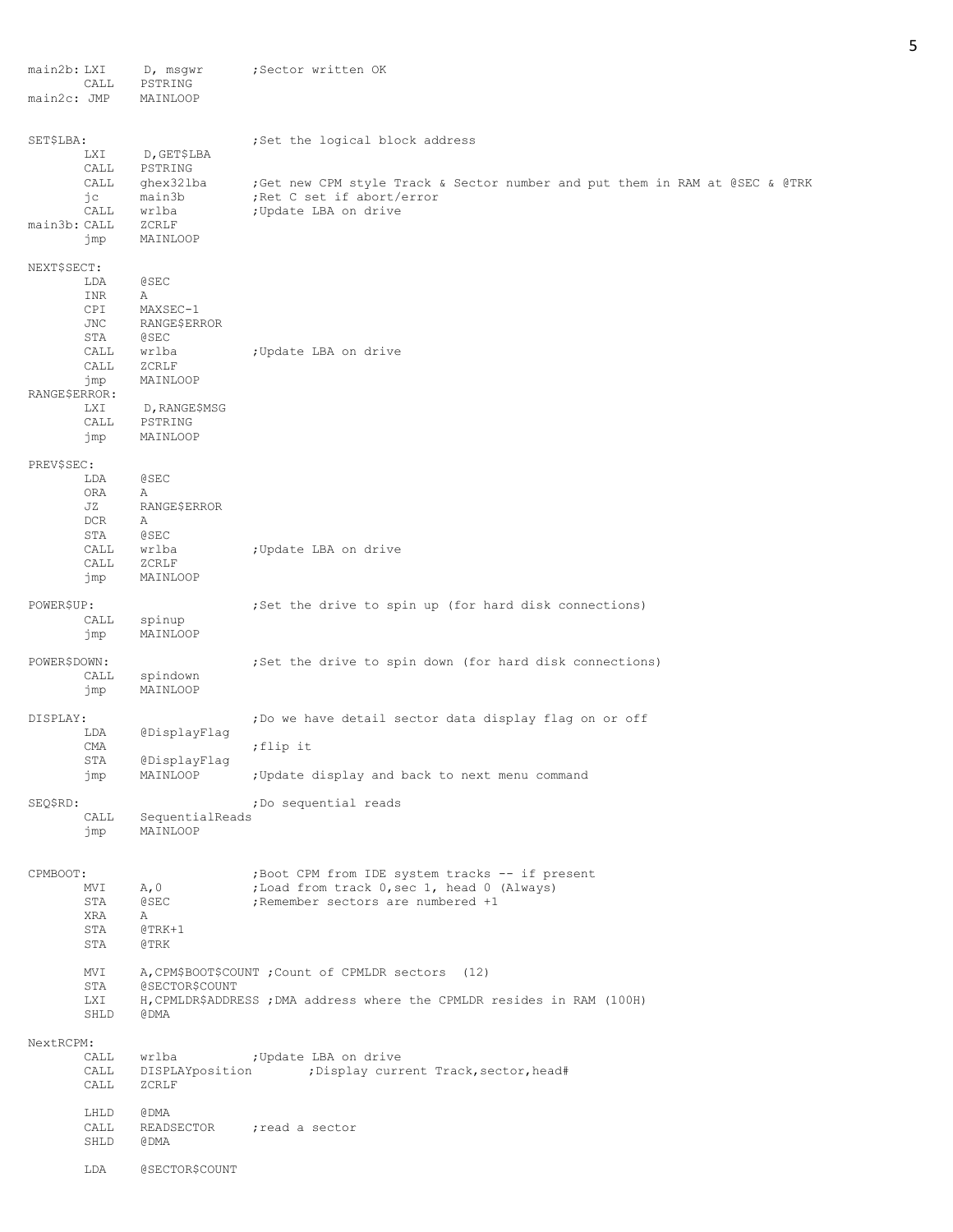DCR A<br>STA @ @SECTOR\$COUNT JZ LOAD\$DONE LHLD @SEC INX H SHLD @SEC ;Note we assume we alway will stay on tarck 0 in this special case JMP NextRCPM LOAD\$DONE: MVI E, REGstatus ; Check the R/W status when done CALL IDErd8D<br>BIT 0,D  $0, D$ JNZ CPMLoadErr ; Z if no errors<br>LXI H, CPMLDR\$ADDRESS LXI H, CPMLDR\$ADDRESS<br>MOV A.M A, M CPI 31H ; EXPECT TO HAVE 31H @80H IE. LD SP, 80H JNZ CPMLoadErr1 ; Z if no errors LXI D,MOVE\$REQUEST ;Ask if we can move data to 100H overwriting this program CALL PSTRING CALL ZCI CALL upper CPI 'Y' JNZ MAINLOOP LXI H, CPM\$MOVE\$CODE ;Need to put memory move code out of the way. LXI D,0H LXI B,(CPM\$MOVE\$CODE\$END-CPM\$MOVE\$CODE) LDIR JMP 0H ;Now jump here where the code will move the CPMLDR (@3000H) to 100H CPMLoadErr1: LXI D,CPM\$ERROR1 ;Drive data error CALL PSTRING JMP MAINLOOP CPMLoadErr: LXI D,CPM\$ERROR ;Drive Read Error CALL PSTRING<br>JMP MAINLOOP MAINLOOP N\$RD\$SEC: ; ;Read N sectors >>>> NOTE no check is made to not overwrite LXI D, ReadN\$MSG ; CPM etc. in high RAM CALL PSTRING CALL GETHEX JC MAINLOOP ; Abort if ESC (C flag set) STA @SECTOR\$COUNT ; store sector count LXI H, buffer ; Point to buffer<br>SHLD @DMA  $SHLD$ NextRSec: LXI D, ReadingN\$MSG CALL PSTRING CALL wrlba  $\qquad \qquad ;$  Update LBA on drive CALL DISPLAYposition ;Display current Track, sector, head# LHLD @DMA<br>CALL READS CALL READSECTOR<br>SHLD @DMA **GDMA** LDA @SECTOR\$COUNT DCR A STA @SECTOR\$COUNT JZ MAINLOOP LHLD @SEC INX H SHLD @SEC MOV A, L  $\bigcirc$  70 to 62 CPM Sectors<br>
CPI MAXSEC-1 MAXSEC-1 JNZ NextRSec LXI H, 0 ; Back to CPM sector 0 SHLD @SEC LHLD @TRK ;Bump to next track INX H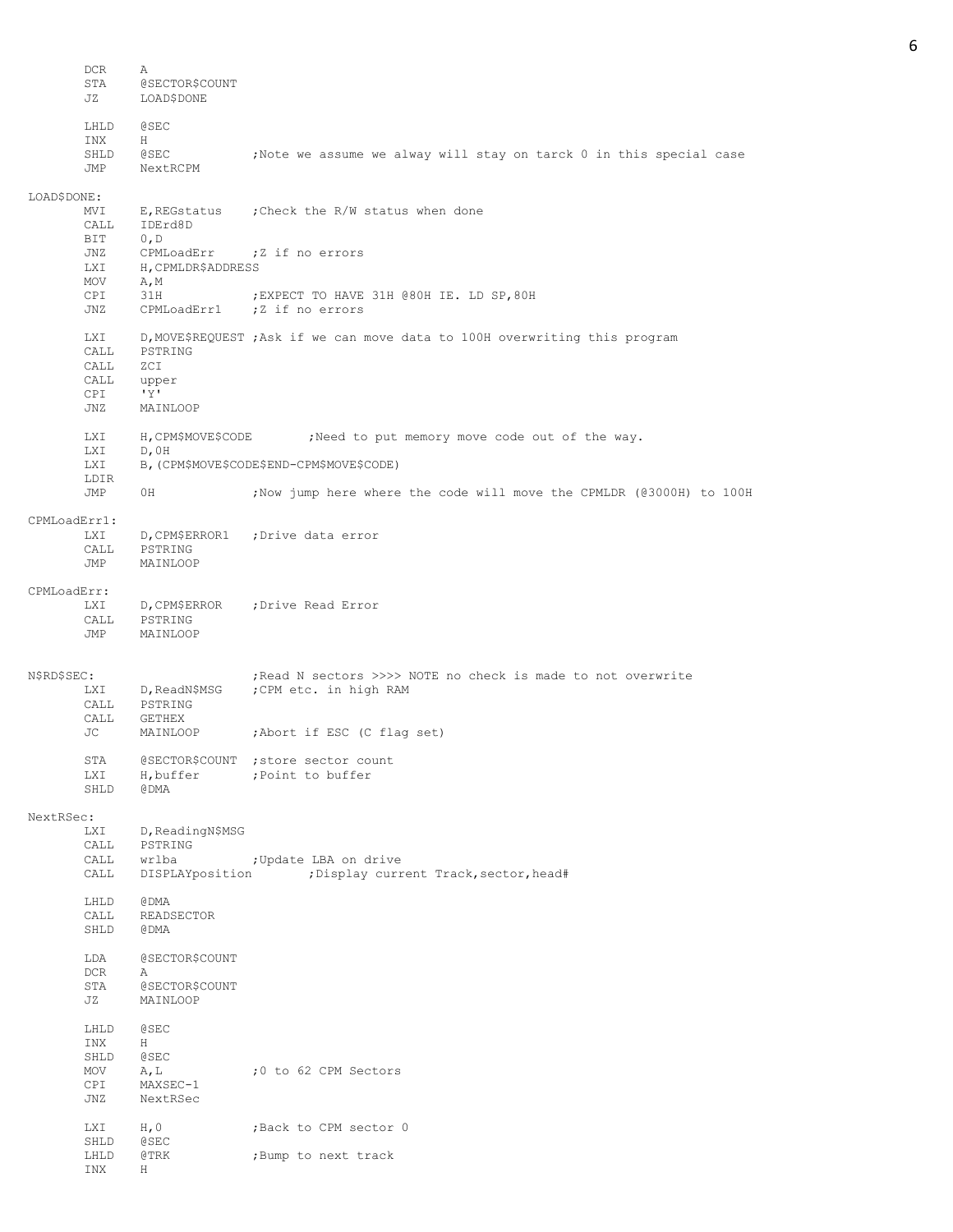|             | SHLD<br>MOV<br>JNZ                 | @TRK<br>A, L<br>NextRSec                                | :0-FFH tracks (only)                                                                                                                                                       |
|-------------|------------------------------------|---------------------------------------------------------|----------------------------------------------------------------------------------------------------------------------------------------------------------------------------|
|             | <b>LXI</b><br>CALL<br>JMP          | D, AtEnd<br>PSTRING<br>MAINLOOP                         | ;Tell us we are at end of disk                                                                                                                                             |
| N\$WR\$SEC: |                                    |                                                         | ; Write N sectors                                                                                                                                                          |
|             | <b>LXI</b><br>CALL<br>CALL         | D,msgsure<br>PSTRING<br>ZCI                             | ; Are you sure?                                                                                                                                                            |
|             | CALL upper<br>CPI<br>JNZ           | $\mathbf{y}$<br>main2c                                  |                                                                                                                                                                            |
|             | LXI<br>CALL<br>CALL                | D, WriteN\$MSG<br>PSTRING<br>GETHEX                     |                                                                                                                                                                            |
|             | JС                                 | MAINLOOP                                                | ;Abort if ESC (C flag set)                                                                                                                                                 |
|             | STA<br>LXI<br>SHLD                 | H, buffer<br>@DMA                                       | @SECTOR\$COUNT ; store sector count<br>; Point to buffer                                                                                                                   |
| NextWSec:   |                                    |                                                         |                                                                                                                                                                            |
|             | <b>LXI</b><br>CALL<br>CALL<br>CALL | D, WritingN\$MSG<br>PSTRING<br>wrlba<br>DISPLAYposition | ; Update LBA on drive<br>; Display current Track, sector, head#                                                                                                            |
|             | LHLD                               | @DMA                                                    |                                                                                                                                                                            |
|             | CALL<br>SHLD                       | WRITESECTOR<br>@DMA                                     | ; Actully, Sector/track values are already updated<br>; above in wrlba, but WRITESECTOR is used in multiple places.<br>A repeat does no harm -- speed is not an issue here |
|             | LDA                                | @SECTOR\$COUNT                                          |                                                                                                                                                                            |
|             | DCR.<br>STA<br>JZ                  | Α<br>@SECTOR\$COUNT<br>MAINLOOP                         |                                                                                                                                                                            |
|             | LHLD                               | @SEC                                                    |                                                                                                                                                                            |
|             | INX<br>SHLD                        | H<br><b>@SEC</b>                                        |                                                                                                                                                                            |
|             | MOV<br>CPI<br>JNZ                  | A, L<br>MAXSEC-1<br>NextWSec                            | ;0 to 62 CPM Sectors                                                                                                                                                       |
|             | <b>LXI</b>                         | H, 0                                                    | ;Back to CPM sector 0                                                                                                                                                      |
|             | SHLD                               | @SEC<br>@TRK                                            |                                                                                                                                                                            |
|             | LHLD<br>INX                        | Н                                                       | ;Bump to next track                                                                                                                                                        |
|             | SHLD<br>MOV                        | @TRK<br>A, L                                            | ;0-FFH tracks (only)                                                                                                                                                       |
|             | ORA<br>JNZ                         | Α<br>NextWSec                                           |                                                                                                                                                                            |
|             | LXI<br>CALL<br>JMP                 | D, AtEnd<br>PSTRING<br>MAINLOOP                         | ; Tell us we are at end of disk                                                                                                                                            |
| FORMAT:     |                                    |                                                         | ; Format (Fill sectors with E5's for CPM directory empty)                                                                                                                  |
|             | <b>LXI</b><br>CALL                 | D, FORMAT\$MSG<br>PSTRING                               |                                                                                                                                                                            |
|             | LXI<br>CALL<br>CALL                | D,msgsure<br>PSTRING<br>ZCI                             | Are you sure?                                                                                                                                                              |
|             | CALL<br>CPI                        | upper<br>'Y'                                            |                                                                                                                                                                            |
|             | JNZ<br>LXI<br>MVI                  | MAINLOOP<br>H,buffer<br>B, 0                            | ; Fill buffer with OE5's (512 of them)                                                                                                                                     |
| Fill0: MVI  |                                    | A, OE5H                                                 | ; <-- Sector fill character (OE5's for CPM)                                                                                                                                |
|             | MOV<br>INX                         | M, A<br>Н                                               |                                                                                                                                                                            |
|             | MOV<br>INX<br>DJNZ                 | M, A<br>Н<br>Fill0                                      |                                                                                                                                                                            |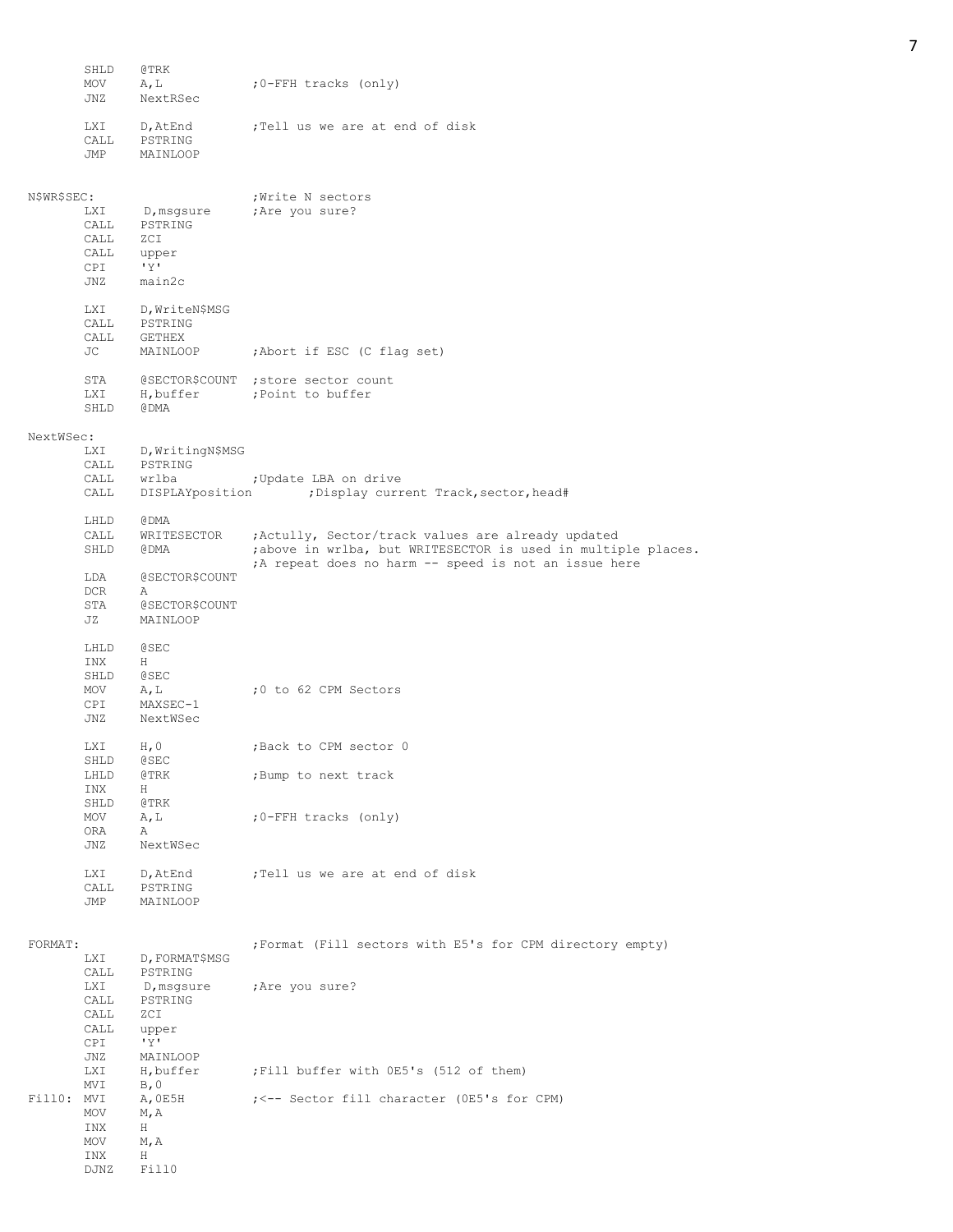|               | CALL              | ZCRLF                     |                                                                                     |
|---------------|-------------------|---------------------------|-------------------------------------------------------------------------------------|
|               |                   |                           |                                                                                     |
| NEXT\$FORMAT: |                   |                           |                                                                                     |
|               | <b>LXI</b>        | H, buffer                 |                                                                                     |
|               | SHLD<br>CALL      | @DMA                      |                                                                                     |
|               | JZ                | WRITESECTOR<br>main9b     | ; Will return error if there was one<br>;Z means the sector write was OK            |
|               | CALL              | ZCRLF                     |                                                                                     |
|               | JMP               | MAINLOOP                  |                                                                                     |
| main9b: CALL  |                   | ZEOL                      | ; Clear line cursor is on                                                           |
|               | CALL              | DISPLAYposition           | ; Display actual current Track, sector, head#                                       |
|               | CALL              | ZCSTS                     | ; Any keyboard character will stop display                                          |
|               | CPI.              | 01H                       | ; CPM Says something there                                                          |
|               | JNZ               | WRNEXTSEC1                |                                                                                     |
|               | CALL              | ZCI                       | ; Flush character                                                                   |
|               | LXI               | D, CONTINUE\$MSG          |                                                                                     |
|               | CALL              | PSTRING                   |                                                                                     |
|               | CALL              | ZCI                       |                                                                                     |
|               | CPI               | ESC                       |                                                                                     |
|               | JZ                | MAINLOOP                  |                                                                                     |
| WRNEXTSEC1:   | CALL              | ZCRLF                     |                                                                                     |
|               | LHLD              | <b>@SEC</b>               |                                                                                     |
|               | INX               | Н                         |                                                                                     |
|               | SHLD              | <b>@SEC</b>               | :0 to MAXSEC CPM Sectors                                                            |
|               | MOV               | A, L                      |                                                                                     |
|               | CPI               | MAXSEC                    |                                                                                     |
|               | JNZ               | NEXT\$FORMAT              |                                                                                     |
|               |                   |                           |                                                                                     |
|               | LXI               | H, 0                      | ; Back to CPM sector 0                                                              |
|               | SHLD              | <b>@SEC</b>               |                                                                                     |
|               | LHLD              | @TRK                      | ; Bump to next track                                                                |
|               | INX               | H                         |                                                                                     |
|               | SHLD              | @TRK                      |                                                                                     |
|               | MOV               | A, L                      | ;0-FFH tracks (only)                                                                |
|               | CPI<br>JNZ        | MAXTRK<br>NEXT\$FORMAT    |                                                                                     |
|               |                   |                           |                                                                                     |
|               | <b>LXI</b>        | D, FormatDone             | ;Tell us we are all done.                                                           |
|               | CALL              | PSTRING                   |                                                                                     |
|               | JMP               | MAINLOOP                  |                                                                                     |
|               |                   |                           |                                                                                     |
|               |                   |                           |                                                                                     |
| BACKUP:       |                   |                           | ; Backup the CPM partition to another area on the SAME CF-card/disk                 |
|               |                   |                           |                                                                                     |
|               | LXI               | D, CopyMsg                |                                                                                     |
|               | CALL              | PSTRING                   |                                                                                     |
|               | CALL              | ZCI                       |                                                                                     |
|               | CALL              | upper<br>'Y'              |                                                                                     |
|               | CPI.<br>$\rm JNZ$ | MAINLOOP                  |                                                                                     |
|               |                   |                           |                                                                                     |
|               | LXI               | H, 0                      | ;Start with CPM sector 0                                                            |
|               | SHLD              | <b>@SEC</b>               |                                                                                     |
|               | SHLD              | @SEC1                     |                                                                                     |
|               | SHLD              | @SEC2                     | ; and on second partition                                                           |
|               | SHLD              | @TRK                      | ; and track 0                                                                       |
|               | SHLD              | @TRK1                     |                                                                                     |
|               | LXI               |                           | H, MAXTRK+0200H+1 ; <<<<< VIP This assumes CPM3 is on tracks 0-MAXTRK. (0-FFH) >>>> |
|               | SHLD              | @TRK2                     | ; It skips an area to be safe. However if you have other stuff on this              |
|               | CALL              | ZCRLF                     | ;CF card at that location (eq DOS partition) change this value                      |
|               | CALL              | ZCRLF                     |                                                                                     |
|               |                   |                           |                                                                                     |
| NextCopy1:    |                   |                           |                                                                                     |
|               | CALL              | ZEOL                      | ; Clear line cursor is on                                                           |
|               | LXI               | D, RBackup\$MSG           | ; for each track update display                                                     |
|               | CALL              | PSTRING                   |                                                                                     |
|               | LDA               | $@{\rm TRK1+1}$           | ;High TRK byte                                                                      |
|               | CALL              | phex                      |                                                                                     |
|               | LDA<br>CALL       | @TRK1<br>phex             | ;Low TRK byte                                                                       |
|               | LXI               | D, WBackup\$MSG           |                                                                                     |
|               | CALL              | PSTRING                   |                                                                                     |
|               | LDA               | $@TRK2+1$                 | ;High TRK byte                                                                      |
|               | CALL              | phex                      |                                                                                     |
|               | LDA               | @TRK2                     | ;Low TRK byte                                                                       |
|               | CALL              | phex                      |                                                                                     |
|               | LXI<br>CALL       | $D$ , H $$Msg$<br>PSTRING |                                                                                     |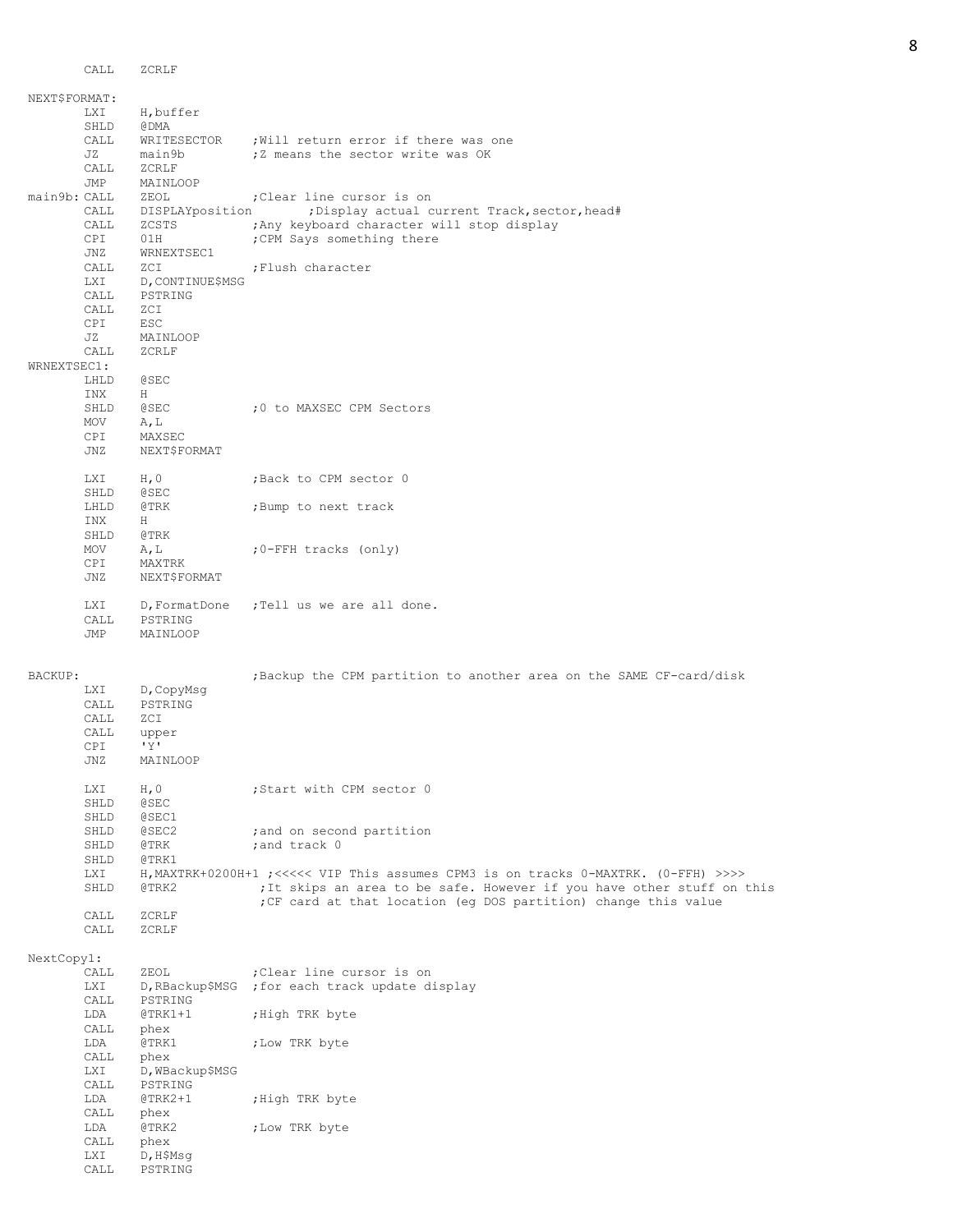| NextCopy:   |            |                  |                                            |
|-------------|------------|------------------|--------------------------------------------|
|             | LDA        | @SEC1            |                                            |
|             | STA        | <b>@SEC</b>      |                                            |
|             | LHLD       | @TRK1            |                                            |
|             | SHLD       | @TRK             |                                            |
|             | CALL       | wrlba            | ; Update LBA on "1st" drive                |
|             |            |                  |                                            |
|             | LXI        | H,buffer         | ; Point to buffer                          |
|             | SHLD       | @ DMA            |                                            |
|             | CALL       | READSECTOR       | ;Get sector data to buffer                 |
|             |            |                  |                                            |
|             | LDA        | @SEC2            |                                            |
|             | STA        | <b>@SEC</b>      |                                            |
|             | LHLD       | @TRK2            |                                            |
|             | SHLD       | @TRK             |                                            |
|             | CALL       | wrlba            | ; Update LBA on "2nd" drive                |
|             |            |                  |                                            |
|             | LXI        | H,buffer         | ; Point to buffer                          |
|             | SHLD       | @DMA             |                                            |
|             | CALL       | WRITESECTOR      | ; Write buffer data to sector              |
|             |            |                  |                                            |
|             | CALL       | ZCSTS            | ; Any keyboard character will stop display |
|             | CPI        | 01H              | ; CPM Says something there                 |
|             | JNZ        | BKNEXTSEC1       |                                            |
|             | CALL       | ZCI              | ; Flush character                          |
|             |            |                  |                                            |
|             | LXI        | D, CONTINUE\$MSG |                                            |
|             | CALL       | PSTRING          |                                            |
|             | CALL       | ZCI              |                                            |
|             | CPI        | ESC              |                                            |
|             | JZ         | MAINLOOP         |                                            |
|             |            |                  |                                            |
| BKNEXTSEC1: |            |                  |                                            |
|             | LHLD       | @ SEC            |                                            |
|             | INX        | H                |                                            |
|             | SHLD       | @SEC1            |                                            |
|             | SHLD       | @SEC2            |                                            |
|             | MOV        | A, L             | ;0 to 62 CPM Sectors                       |
|             | CPI        | MAXSEC-1         |                                            |
|             | JNZ        | NextCopy         |                                            |
|             |            |                  |                                            |
|             | <b>LXI</b> | H, 0             | ;Back to CPM sector 0                      |
|             | SHLD       | @SEC1            |                                            |
|             | SHLD       | @SEC2            |                                            |
|             |            |                  |                                            |
|             | LHLD       | @TRK1            | ;Bump to next track                        |
|             | INX        | Н                |                                            |
|             | SHLD       | @TRK1            |                                            |
|             |            |                  |                                            |
|             | LHLD       | @TRK2            | ; Bump to next track                       |
|             | INX        | Н.               |                                            |
|             | SHLD       | @TRK2            |                                            |
|             |            |                  |                                            |
|             | LHLD       | @TRK1            | ; Check if we are done                     |
|             | MOV        | A, L             | ;0-FFH tracks (only)                       |
|             | <b>CPI</b> | MAXTRK           |                                            |
|             |            |                  |                                            |
|             | JNZ        | NextCopy1        |                                            |
|             | LXI        |                  | D, BackupDone ; Tell us we are all done.   |
|             | CALL       | PSTRING          |                                            |
|             | JMP        | MAINLOOP         |                                            |
|             |            |                  |                                            |
|             |            |                  |                                            |
|             |            |                  |                                            |
| RESTORE:    |            |                  | Restore disk from backup partition;        |
|             | LXI        |                  |                                            |
|             |            | D, RestoreMsq    |                                            |
|             | CALL       | PSTRING          |                                            |
|             | CALL       | ZCI              |                                            |
|             | CALL       | upper            |                                            |
|             | CPI.       | 'Y'              |                                            |
|             | JNZ        | MAINLOOP         |                                            |
|             |            |                  |                                            |
|             | LXI        | H, 0             | ; Start with CPM sector 0                  |
|             | SHLD       | <b>@SEC</b>      |                                            |
|             | SHLD       | @SEC1            |                                            |

SHLD @SEC2 ;and on second partition

SHLD @TRK ;and track 0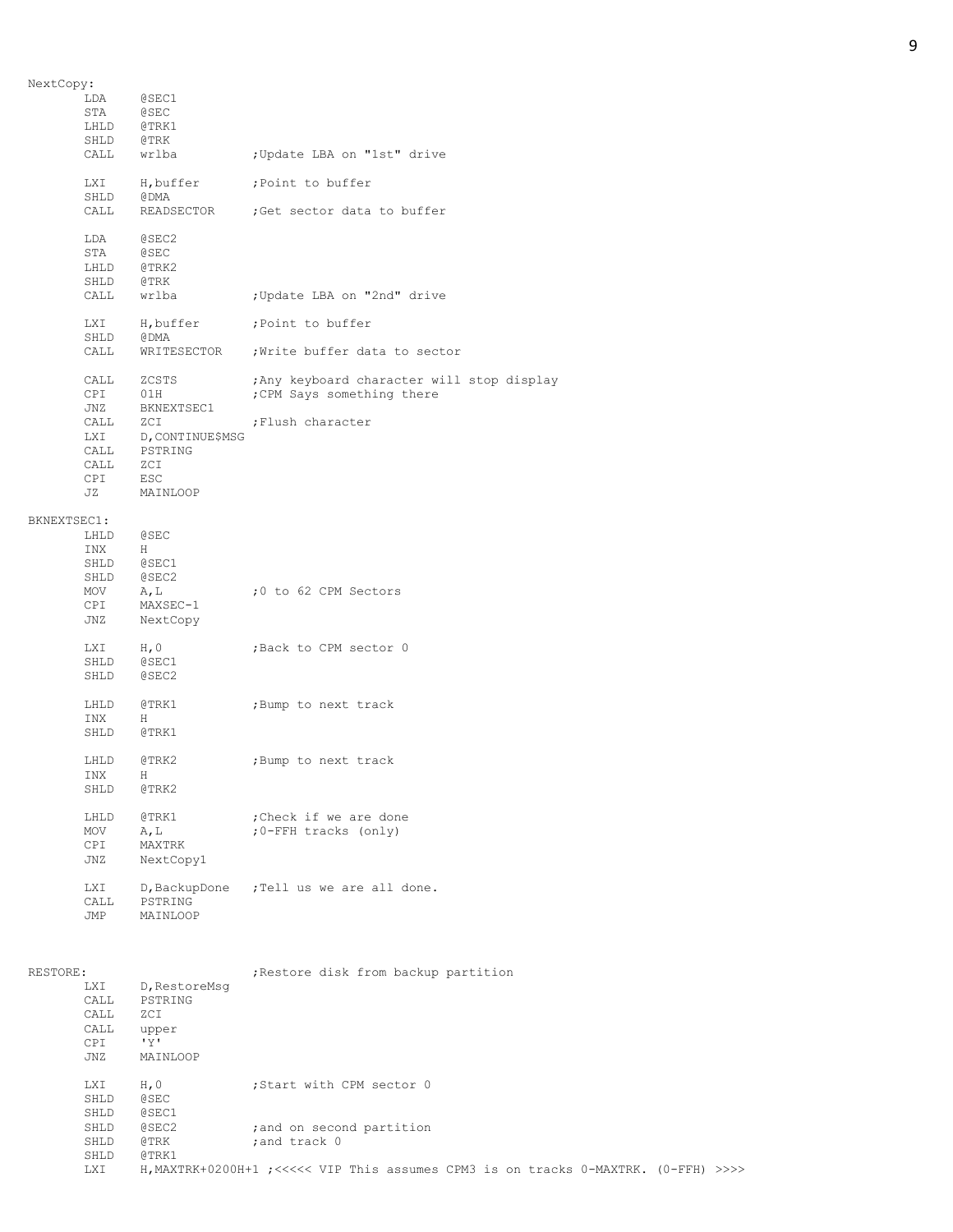|               | SHLD         | @TRK2                | ; It skips an area to be safe. However if you have other stuff on this<br>; CF card at that location (eq DOS partition) change this value |
|---------------|--------------|----------------------|-------------------------------------------------------------------------------------------------------------------------------------------|
|               | CALL         | ZCRLF                |                                                                                                                                           |
|               | CALL         | ZCRLF                |                                                                                                                                           |
| NextRestore1: |              |                      |                                                                                                                                           |
|               | CALL         | ZEOL                 | ; Clear line cursor is on                                                                                                                 |
|               | LXI          | D, RBackup\$MSG      | ; for each track update display                                                                                                           |
|               | CALL<br>LDA  | PSTRING<br>$@TRK2+1$ |                                                                                                                                           |
|               | CALL         | phex                 | ;High TRK byte                                                                                                                            |
|               | LDA          | @TRK2                | ; Low TRK byte                                                                                                                            |
|               | CALL         | phex                 |                                                                                                                                           |
|               | LXI          | D, WBackup\$MSG      |                                                                                                                                           |
|               | CALL         | PSTRING              |                                                                                                                                           |
|               | LDA          | $QTRK1+1$            | ;High TRK byte                                                                                                                            |
|               | CALL         | phex                 |                                                                                                                                           |
|               | LDA          | @TRK1                | ;Low TRK byte                                                                                                                             |
|               | CALL<br>LXI  | phex<br>D, H\$Msg    |                                                                                                                                           |
|               | CALL         | PSTRING              |                                                                                                                                           |
|               |              |                      |                                                                                                                                           |
| NextRestore:  |              |                      |                                                                                                                                           |
|               | LDA          | @SEC2                | ; Point to backup partition                                                                                                               |
|               | STA          | <b>@SEC</b>          |                                                                                                                                           |
|               | LHLD         | @TRK2                |                                                                                                                                           |
|               | SHLD<br>CALL | @TRK<br>wrlba        | ; Update LBA on "1st" drive                                                                                                               |
|               |              |                      |                                                                                                                                           |
|               | LXI          | H, buffer            | ; Point to buffer                                                                                                                         |
|               | SHLD         | @DMA                 |                                                                                                                                           |
|               | CALL         | READSECTOR           | ;Get sector data to buffer                                                                                                                |
|               | LDA          | @SEC1                |                                                                                                                                           |
|               | STA          | <b>@SEC</b>          |                                                                                                                                           |
|               | LHLD         | @TRK1                |                                                                                                                                           |
|               | SHLD         | @TRK                 |                                                                                                                                           |
|               | CALL         | wrlba                | ; Update LBA on "2nd" drive                                                                                                               |
|               | LXI          | H, buffer            | ; Point to buffer                                                                                                                         |
|               | SHLD         | @DMA                 |                                                                                                                                           |
|               | CALL         | WRITESECTOR          | ; Write buffer data to sector                                                                                                             |
|               | CALL         | ZCSTS                | ; Any keyboard character will stop display                                                                                                |
|               | CPI          | 01H                  | ; CPM Says something there                                                                                                                |
|               | JNZ          | RESNEXTSEC1          |                                                                                                                                           |
|               | CALL         | ZCI                  | ; Flush character                                                                                                                         |
|               | LXI          | D, CONTINUE\$MSG     |                                                                                                                                           |
|               | CALL<br>CALL | PSTRING<br>ZCI       |                                                                                                                                           |
|               | CPI          | ESC                  |                                                                                                                                           |
|               | JZ           | MAINLOOP             |                                                                                                                                           |
|               |              |                      |                                                                                                                                           |
| RESNEXTSEC1:  |              |                      |                                                                                                                                           |
|               | LHLD         | <b>@SEC</b>          |                                                                                                                                           |
|               | INX          | H                    |                                                                                                                                           |
|               | SHLD<br>SHLD | @SEC1<br>@SEC2       |                                                                                                                                           |
|               | MOV          | A, L                 | ;0 to 62 CPM Sectors                                                                                                                      |
|               | CPI          | MAXSEC-1             |                                                                                                                                           |
|               | JNZ          | NextRestore          |                                                                                                                                           |
|               |              |                      |                                                                                                                                           |
|               | LXI          | H, 0<br>@SEC1        | ; Back to CPM sector 0                                                                                                                    |
|               | SHLD<br>SHLD | @SEC2                |                                                                                                                                           |
|               |              |                      |                                                                                                                                           |
|               | LHLD         | @TRK1                | ; Bump to next track                                                                                                                      |
|               | INX          | H                    |                                                                                                                                           |
|               | SHLD         | @TRK1                |                                                                                                                                           |
|               | LHLD         | @TRK2                | ; Bump to next track                                                                                                                      |
|               | INX          | H                    |                                                                                                                                           |
|               | SHLD         | @TRK2                |                                                                                                                                           |
|               | LHLD         | @TRK2                | ; Check if we are done                                                                                                                    |
|               | MOV          | A, L                 | ;0-FFH tracks (only)                                                                                                                      |
|               | CPI          | MAXTRK               |                                                                                                                                           |
|               | JNZ          | NextRestore1         |                                                                                                                                           |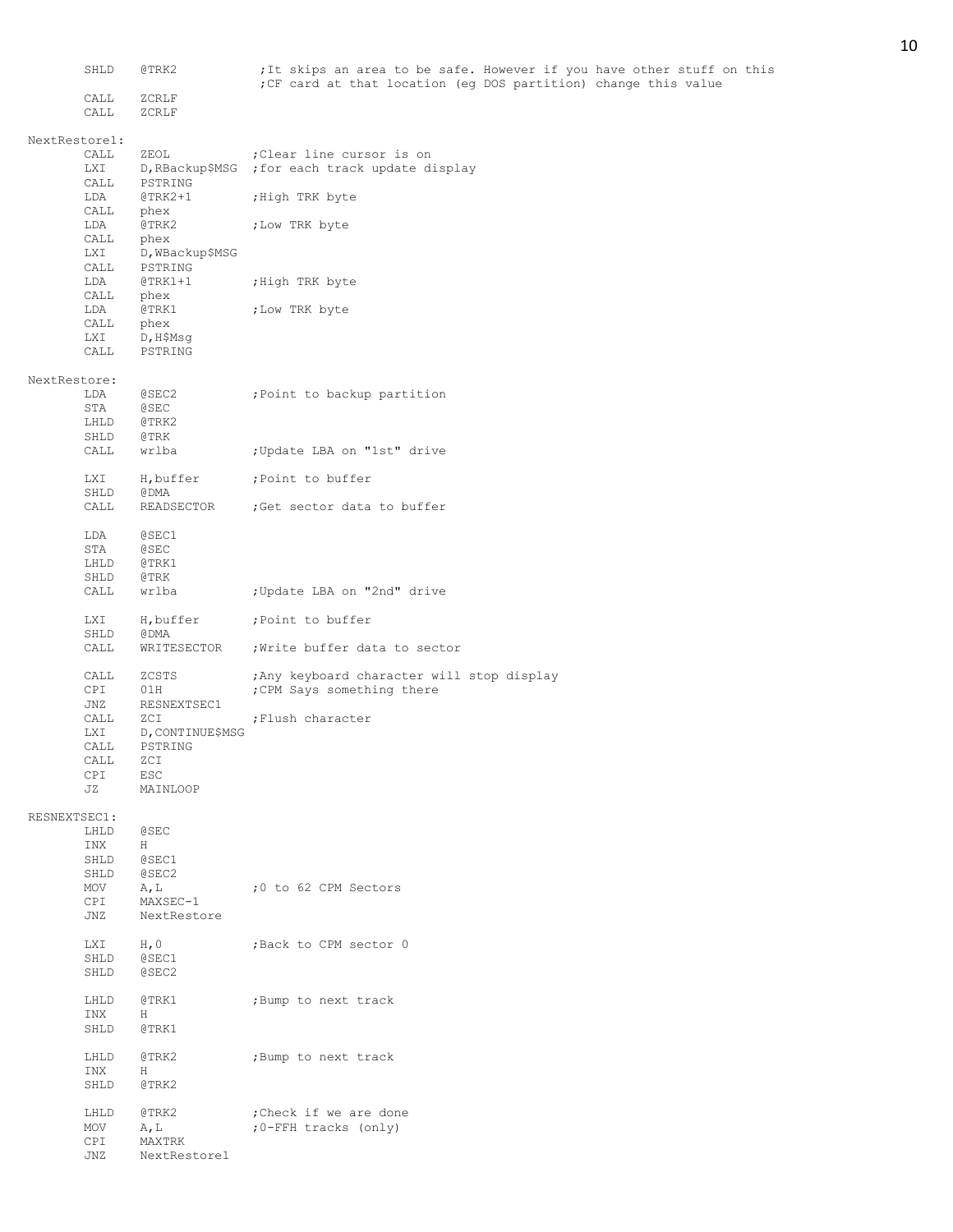|              | <b>LXI</b><br>CALL<br>JMP | PSTRING<br>MAINLOOP                                   | D, RestoreDone ; Tell us we are all done.                                                                 |
|--------------|---------------------------|-------------------------------------------------------|-----------------------------------------------------------------------------------------------------------|
| ERROR: LXI   | CALL<br>JMP               | D, msgErr      ; CMD error msg<br>PSTRING<br>MAINLOOP |                                                                                                           |
|              |                           |                                                       |                                                                                                           |
| driveid:CALL |                           |                                                       | IDEwaitnotbusy; Do the IDEntify drive command, and return with the buffer                                 |
|              | RC<br>MVI                 | D, COMMANDid                                          | ; filled with info about the drive<br>; If Busy return NZ                                                 |
|              | MVI<br>CALL               | E, REGcommand<br>IDEwr8D                              | ; issue the command                                                                                       |
|              | CALL                      |                                                       | IDEwaitdrq ; Wait for Busy=0, DRQ=1                                                                       |
|              | JC                        | SHOWerrors                                            |                                                                                                           |
|              | MVI<br>LXI<br>CALL<br>RET | B, 0                                                  | ;256 words<br>H, IDbuffer ; Store data here<br>MoreRD16 ; Get 256 words of data from REGdata port to [HL] |
|              |                           |                                                       |                                                                                                           |
| spinup:      |                           |                                                       |                                                                                                           |
| spup2: MVI   |                           | MVI D, COMMANDspinup<br>E, REGcommand                 |                                                                                                           |
|              | CALL                      | CALL IDEwr8D<br>IDEwaitnotbusy                        |                                                                                                           |
|              | JC<br>ORA                 | SHOWerrors<br>Α                                       | ;Clear carry                                                                                              |
|              | ret                       |                                                       |                                                                                                           |
| spindown:    |                           |                                                       | ; Tell the drive to spin down                                                                             |
|              | CALL<br>JC                | IDEwaitnotbusy<br>SHOWerrors                          |                                                                                                           |
|              | MVI<br>jmp                | D, COMMANDspindown<br>spup2                           |                                                                                                           |
|              | SequentialReads:          |                                                       |                                                                                                           |
|              | CALL<br>JС                | SHOWerrors                                            | IDEwaitnotbusy ; sequentially read sectors one at a time from current position                            |
| NEXTSEC:     | CALL                      | ZCRLF                                                 |                                                                                                           |
|              | LXI<br>SHLD               | H,buffer<br>@DMA                                      | ;Point to buffer                                                                                          |
|              | CALL                      |                                                       | READSECTOR . If there are errors they will show up in READSECTOR                                          |
|              | JZ<br>LXI<br>CALL         | SEQOK<br>D, CONTINUE\$MSG<br>PSTRING                  |                                                                                                           |
|              | CALL                      | ZCI                                                   |                                                                                                           |
|              | CPI<br>RZ                 | ESC                                                   | ;Abort if ESC                                                                                             |
| SEQOK: CALL  | CALL                      | ZEOL<br>DISPLAYposition                               | ; Clear line cursor is on<br>; Display current Track, sector, head#                                       |
|              | LXI<br>SHLD               | H, buffer<br>@DMA                                     | ; Point to buffer                                                                                         |
|              | LDA                       |                                                       | @DisplayFlag ;Do we have detail sector data display flag on or off                                        |
|              | ORA<br>CNZ                | Α<br>HEXDUMP                                          | $;$ NZ = $\circ$ n                                                                                        |
|              | CALL<br>CALL<br>CALL      | ZCRLF<br>ZCRLF<br>ZCRLF                               |                                                                                                           |
|              | CALL<br>CPI<br>JNZ        | ZCSTS<br>01H<br>NEXTSEC1                              | ; Any keyboard character will stop display<br>; CPM Says something there                                  |
|              | CALL                      | ZCI                                                   | ; Flush character                                                                                         |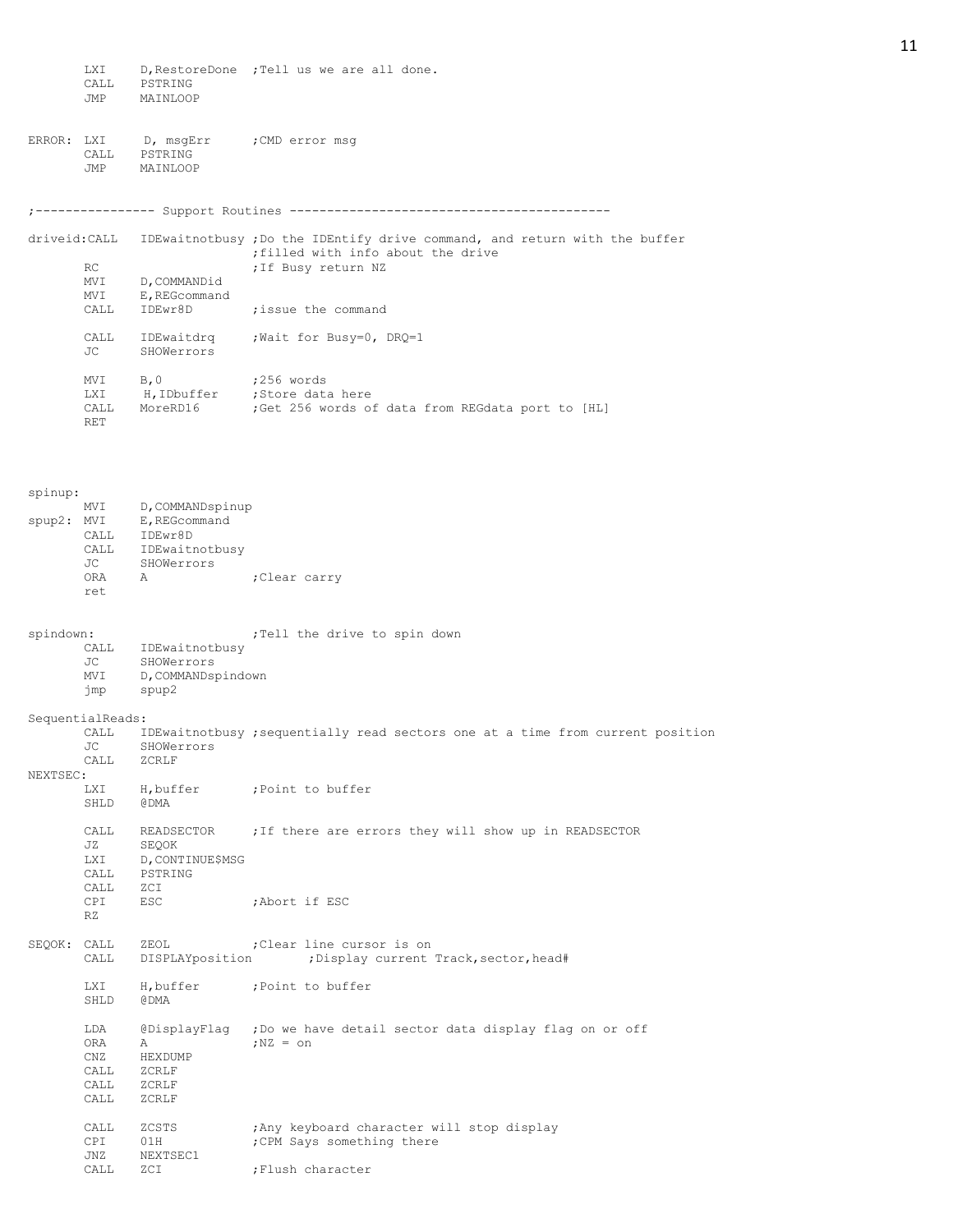|            | LXI<br>CALL<br>CALL<br>CPI                       | D, CONTINUE\$MSG<br>PSTRING<br>ZCI<br>ESC        |                                                             |
|------------|--------------------------------------------------|--------------------------------------------------|-------------------------------------------------------------|
|            | RZ<br>CALL                                       | ZCRLF                                            |                                                             |
| NEXTSEC1:  |                                                  |                                                  |                                                             |
|            | LHLD<br>INX<br>SHLD                              | <b>@SEC</b><br>H<br><b>@SEC</b>                  |                                                             |
|            | MOV<br>CPI<br>JNZ                                | A, L<br>MAXSEC-1<br>NEXTSEC                      | ;0 to 62 CPM Sectors                                        |
|            | LXI<br>SHLD                                      | H, 0<br><b>@SEC</b>                              | ; Back to CPM sector 0                                      |
|            | LHLD<br>INX                                      | @TRK<br>H                                        | ; Bump to next track                                        |
|            | SHLD<br>JMP                                      | @TRK<br>NEXTSEC                                  | Note will go to last sec on disk unless stopped             |
|            | DISPLAYposition:                                 |                                                  | ; Display current track, sector & head position             |
|            | LXI<br>CALL                                      | D, msgCPMTRK<br>PSTRING                          | ; Display in LBA format<br>$:---$ CPM FORMAT $---$          |
|            | LDA<br>CALL                                      | @TRK+1<br>phex                                   | ; High TRK byte                                             |
|            | LDA<br>CALL                                      | @TRK<br>phex                                     | ; Low TRK byte                                              |
|            | LXI                                              | D, msqCPMSEC                                     |                                                             |
|            | CALL<br>LDA                                      | PSTRING<br>$@$ SEC+1                             | ; SEC = $(16 \text{ bits})$<br>;High Sec                    |
|            | CALL<br>LDA                                      | phex<br>@SEC                                     | ;Low sec                                                    |
|            | CALL                                             | phex                                             | $:---$ LBA FORMAT $---$                                     |
|            | LXI<br>CALL                                      | D, msgLBA<br>PSTRING                             | ; $(LBA = 00$ (<-- Old "Heads" = 0 for these drives).       |
|            | LDA<br>CALL                                      | phex                                             | @DRIVE\$TRK+1 ; High "cylinder" byte                        |
|            | LDA<br>CALL                                      | @DRIVE\$TRK<br>phex                              | ;Low "cylinder" byte                                        |
|            | LDA<br>CALL                                      | @DRIVE\$SEC<br>phex                              |                                                             |
|            | LXI<br>CALL<br>RET                               | D, MSGBracket ;)\$<br>PSTRING                    |                                                             |
|            |                                                  |                                                  |                                                             |
| printname: | INX                                              | H                                                | ;Send text up to [B]<br>; Text is low byte high byte format |
|            | MOV<br>CALL                                      | C, M<br>ZCO                                      |                                                             |
|            | DCX<br>MOV                                       | H<br>C, M                                        |                                                             |
|            | CALL                                             | ZCO                                              |                                                             |
|            | INX<br>INX                                       | Η<br>Η                                           |                                                             |
|            | DCR<br>JNZ<br>ret                                | B<br>printname                                   |                                                             |
| ZCRLF:     |                                                  |                                                  |                                                             |
|            | PUSH<br>MVI<br>CALL<br>MVI<br>CALL<br>POP<br>RET | PSW<br>$C$ , CR<br>ZCO<br>$C$ , LF<br>ZCO<br>PSW |                                                             |
| ZEOL:      |                                                  |                                                  | ; CR and clear current line                                 |
|            | MVI<br>CALL                                      | $C$ , CR<br>ZCO                                  |                                                             |
|            | MVI<br>CALL<br>RET                               | C, CLEAR<br>ZCO                                  | ; Note hardware dependent, (Use 80 spaces if necessary)     |

12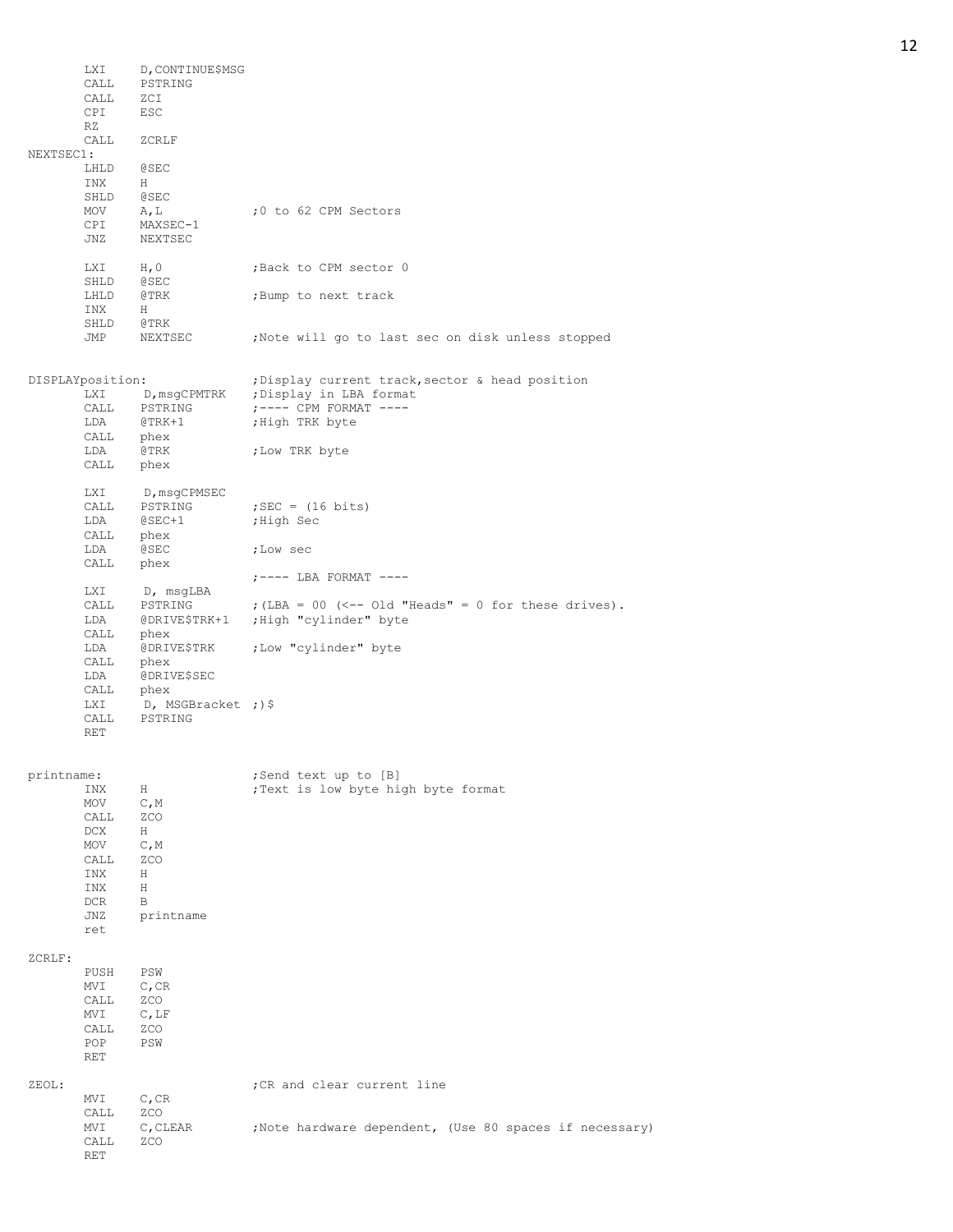ZCSTS: IF CPM PUSH B PUSH PUSH H MVI C, CONST CALL BDOS ; Returns with 1 in [A] if character at keyboard POP H POP D POP B CPI 1 RET ELSE IN 0H ;Get Character in [A]<br>ANI 02H  $02H$ RZ MVI A, 01H ORA A RET ENDIF zco:  $;$   $;$   $\blacksquare$   $;$   $\blacksquare$   $;$   $\blacksquare$   $\blacksquare$   $\blacksquare$  IF CPM PUSH PSW PUSH B PUSH PUSH H<br>MOV E, C  $MOV$ MVI C, WRCON CALL BDOS POP H POP D POP B POP PSW RET ELSE PUSH PSW<br>ZCO1: IN 0H ; Show Character ANI 04H<br>JZ ZCO1 zco1 MOV  $A, C$ OUT 1H POP PSW RET ENDIF ZCI:  $;$  ;Return keyboard character in [A] IF CPM PUSH B PUSH D  $PUSH$ MVI C, RDCON CALL BDOS POP H POP D POP B RET ELSE ZCI1: IN 0H ;Get Character in [A]<br>ANI 02H ANI 02H<br>JZ ZCT1  $ZCT1$ IN 01H RET ENDIF ; Print a string in [DE] up to '\$' PSTRING: IF CPM MVI C, PRINT<br>JMP BDOS ; PRINT MESSAGE, ELSE PUSH B PUSH D PUSH H XCHG PSTRX: MOV A, M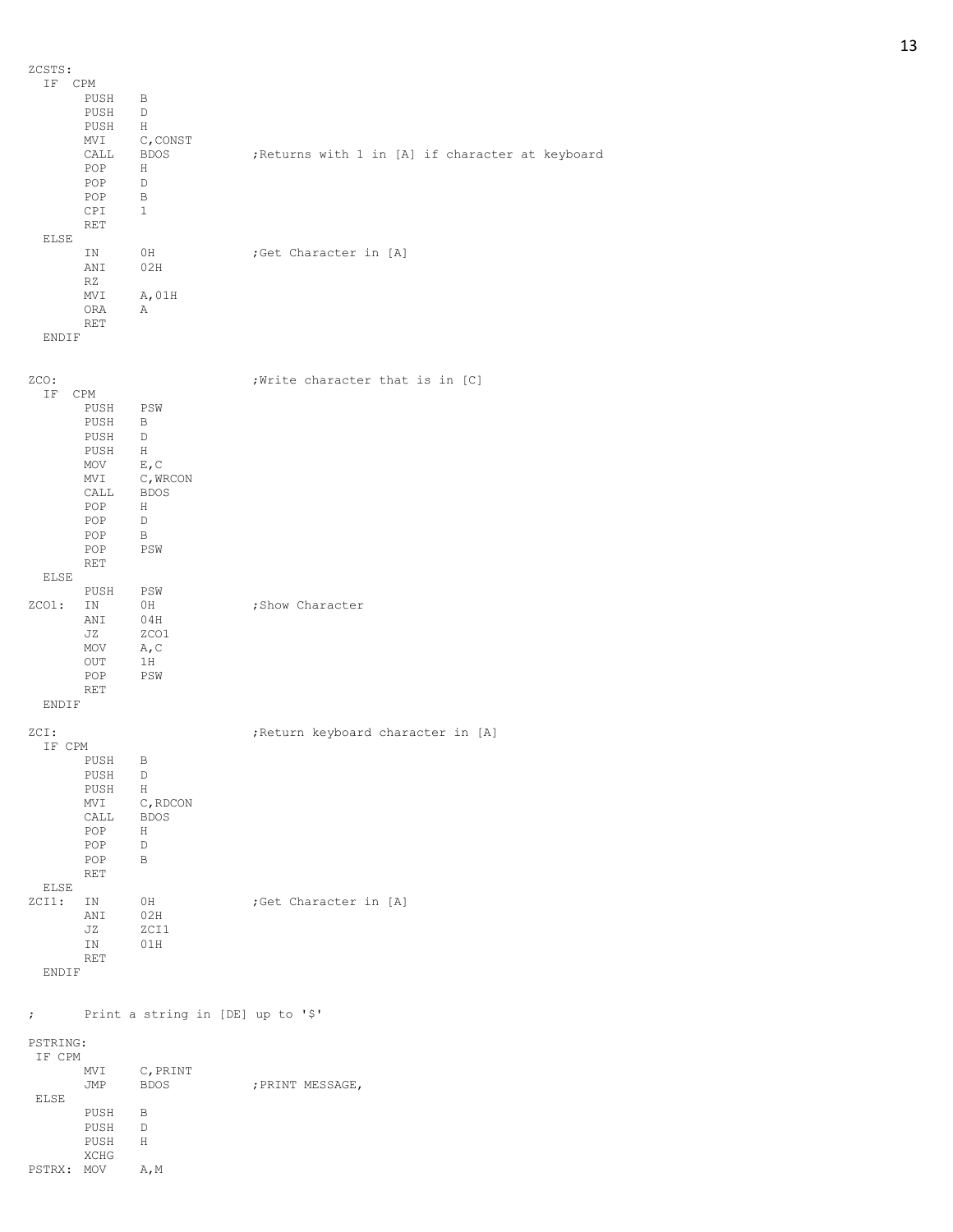|             | CPI              | ' \$ '                        |                                                                    |
|-------------|------------------|-------------------------------|--------------------------------------------------------------------|
|             | JZ               | DONEP                         |                                                                    |
|             | MOV              | C, A                          |                                                                    |
|             | CALL             | ZCO                           |                                                                    |
|             | INX              | H                             |                                                                    |
|             | JMP              | PSTRX                         |                                                                    |
| DONEP: POP  |                  | H                             |                                                                    |
|             | POP              | D                             |                                                                    |
|             | POP              | B                             |                                                                    |
|             | RET              |                               |                                                                    |
| ENDIF       |                  |                               |                                                                    |
|             |                  |                               |                                                                    |
|             |                  |                               |                                                                    |
| SHOWerrors: |                  |                               |                                                                    |
| ΙF          | NOT DEBUG        |                               |                                                                    |
|             | ORA<br>STC       | Α                             | ;Set NZ flag                                                       |
|             | RET              |                               | ;Set Carry Flag                                                    |
| <b>ELSE</b> |                  |                               |                                                                    |
|             | CALL             | ZCRLF                         |                                                                    |
|             | MVI              |                               | E, REGstatus ; Get status in status register                       |
|             | CALL             | IDErd8D                       |                                                                    |
|             | MOV              | A, D                          |                                                                    |
|             | ANI              | 1H                            |                                                                    |
|             | JNZ              | MoreError                     | ; Go to REGerr register for more info                              |
|             |                  |                               | ; All OK if 01000000                                               |
|             | PUSH             | PSW                           | ; save for return below                                            |
|             | ANI              | 80H                           |                                                                    |
|             | JZ               | NOT7                          |                                                                    |
|             | LXI              |                               | D, DRIVE\$BUSY ; Drive Busy (bit 7) stuck high. Status =           |
|             | CALL             | PSTRING                       |                                                                    |
|             | JMP              | <b>DONEERR</b>                |                                                                    |
| NOT7:       | ANI              | 40H                           |                                                                    |
|             | JNZ              | NOT6                          |                                                                    |
|             | <b>LXI</b>       |                               | D, DRIVE\$NOT\$READY ; Drive Not Ready (bit 6) stuck low. Status = |
|             | CALL             | PSTRING                       |                                                                    |
|             | JMP              | <b>DONEERR</b>                |                                                                    |
| NOT6:       | ANI              | 20H                           |                                                                    |
|             | JNZ              | NOT5                          |                                                                    |
|             | LXI              |                               | D, DRIVE\$WR\$FAULT ; Drive write fault.<br>$Status =$             |
|             | CALL             | PSTRING                       |                                                                    |
|             | JMP              | DONEERR                       |                                                                    |
| NOT5        | LXI              | D, UNKNOWN\$ERROR             |                                                                    |
|             | CALL             | PSTRING                       |                                                                    |
|             | JMP              | <b>DONEERR</b>                |                                                                    |
|             |                  |                               |                                                                    |
| MoreError:  |                  |                               | ; Get here if bit 0 of the status register indicted a problem      |
|             | MVI              | E, REGerr                     | :Get error code in REGerr                                          |
|             | CALL             | IDErd8D                       |                                                                    |
|             | MOV              | A, D                          |                                                                    |
|             | PUSH             | PSW                           |                                                                    |
|             |                  |                               |                                                                    |
|             | ANI              | 10H<br>NOTE4                  |                                                                    |
|             | JZ<br><b>LXI</b> |                               |                                                                    |
|             | CALL             | D, SEC\$NOT\$FOUND<br>PSTRING |                                                                    |
|             | JMP              | DONEERR                       |                                                                    |
|             |                  |                               |                                                                    |
| NOTE4: ANI  |                  | 80H                           |                                                                    |
|             | JZ               | NOTE7                         |                                                                    |
|             | LXI              | D, BAD\$BLOCK                 |                                                                    |
|             | CALL             | PSTRING                       |                                                                    |
|             | JMP              | DONEERR                       |                                                                    |
| NOTE7: ANI  |                  | 40H                           |                                                                    |
|             | JZ               | NOTE6                         |                                                                    |
|             | LXI              | D, UNRECOVER\$ERR             |                                                                    |
|             | CALL             | PSTRING                       |                                                                    |
|             | JMP              | <b>DONEERR</b>                |                                                                    |
| NOTE6: ANI  |                  | 4 H                           |                                                                    |
|             | JZ               | NOTE2                         |                                                                    |
|             | <b>LXI</b>       | D, INVALIDȘCMD                |                                                                    |
|             | CALL             | PSTRING                       |                                                                    |
|             | JMP              | DONEERR                       |                                                                    |
| NOTE2: ANI  |                  | 2H                            |                                                                    |
|             | JZ               | NOTE1                         |                                                                    |
|             | LXI              | D, TRK0\$ERR                  |                                                                    |
|             | CALL             | PSTRING                       |                                                                    |
|             | JMP              | DONEERR                       |                                                                    |
| NOTE1: LXI  |                  | D, UNKNOWN\$ERROR1            |                                                                    |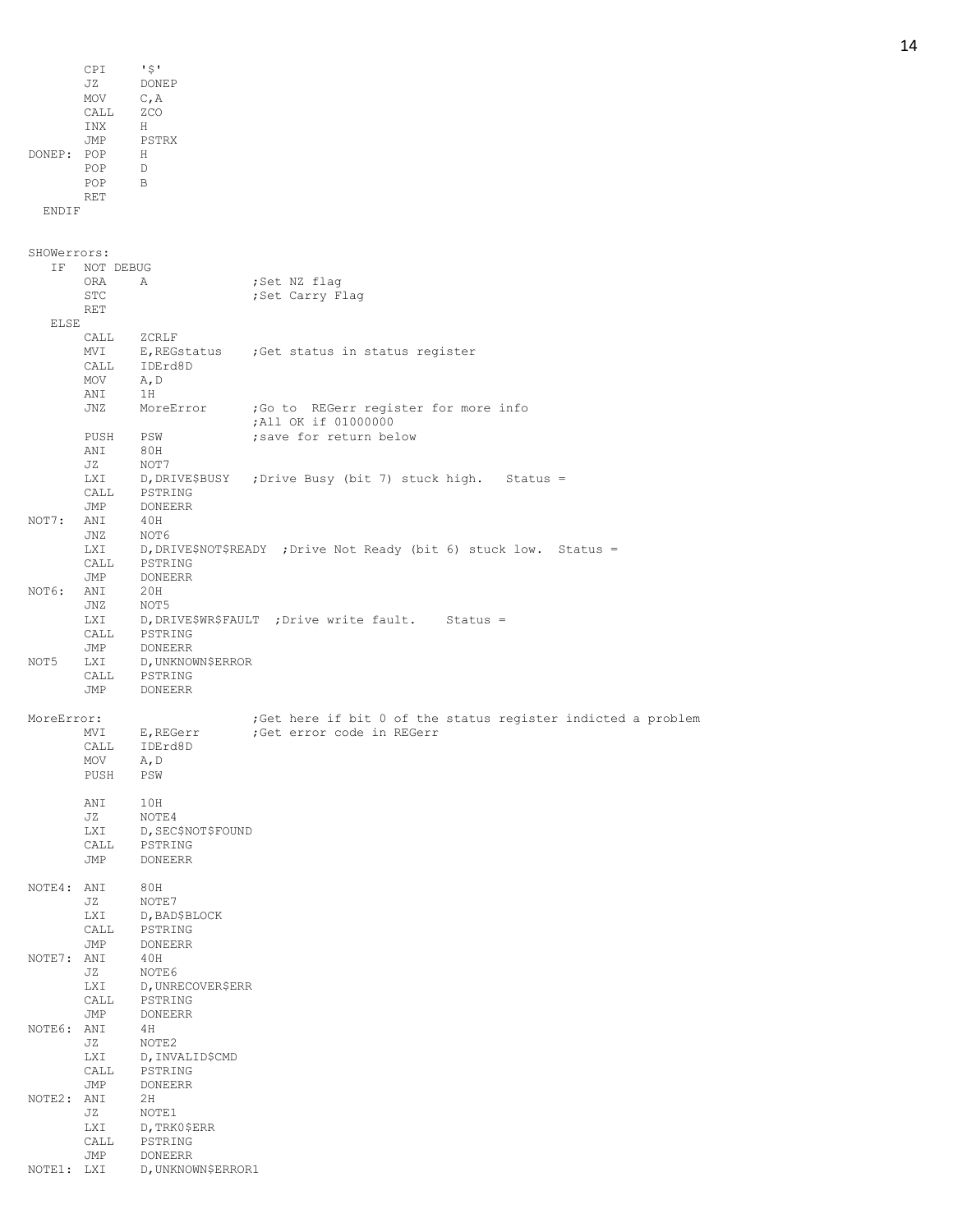|              | CALL<br>JMP        | PSTRING<br>DONEERR                      |                                                                                                          |
|--------------|--------------------|-----------------------------------------|----------------------------------------------------------------------------------------------------------|
| DONEERR: POP |                    | PSW                                     |                                                                                                          |
|              | PUSH               | PSW                                     |                                                                                                          |
|              | CALL               | ZBITS                                   |                                                                                                          |
|              | CALL               | ZCRLF                                   |                                                                                                          |
|              | POP                | PSW                                     |                                                                                                          |
|              | ORA                | A                                       | ;Set Z flag                                                                                              |
|              | STC                |                                         | ;Set Carry flag                                                                                          |
| ENDIF        | RET                |                                         |                                                                                                          |
|              |                    |                                         |                                                                                                          |
|              |                    |                                         |                                                                                                          |
|              |                    |                                         | ; Print a 16 bit number in RAM located @ [HL]<br>; (Note Special Low Byte First. Used only for Drive ID) |
|              |                    |                                         |                                                                                                          |
| printparm:   | INX                | $H$ and $H$                             | ; Index to high byte first                                                                               |
|              | MOV                | a, M                                    |                                                                                                          |
|              | CALL               | PHEX                                    |                                                                                                          |
|              | DCX                | H ; Now low byte                        |                                                                                                          |
|              | MOV                | a, M                                    |                                                                                                          |
|              | CALL<br><b>RET</b> | PHEX                                    |                                                                                                          |
|              |                    | ; Print an 8 bit number, located in [A] |                                                                                                          |
| PHEX: PUSH   |                    | PSW                                     |                                                                                                          |
|              | PUSH               | B                                       |                                                                                                          |
|              | PUSH               | PSW                                     |                                                                                                          |
|              | <b>RRC</b>         |                                         |                                                                                                          |
|              | <b>RRC</b>         |                                         |                                                                                                          |
|              | <b>RRC</b>         |                                         |                                                                                                          |
|              | <b>RRC</b><br>CALL | ZCONV                                   |                                                                                                          |
|              | POP                | PSW                                     |                                                                                                          |
|              | CALL               | ZCONV                                   |                                                                                                          |
|              | POP                | B                                       |                                                                                                          |
|              | POP                | PSW                                     |                                                                                                          |
|              | <b>RET</b>         |                                         |                                                                                                          |
| ZCONV: ANI   |                    | OFH                                     | ;HEX to ASCII and print it                                                                               |
|              | ADI                | 90H                                     |                                                                                                          |
|              | DAA                |                                         |                                                                                                          |
|              | ACI                | 40H                                     |                                                                                                          |
|              | DAA                |                                         |                                                                                                          |
|              | MOV<br>CALL        | C, A<br>ZCO                             |                                                                                                          |
|              | <b>RET</b>         |                                         |                                                                                                          |
|              |                    | ; DISPLAY BIT PATTERN IN [A]            |                                                                                                          |
| ZBITS: PUSH  |                    | PSW                                     |                                                                                                          |
|              | PUSH               | В                                       |                                                                                                          |
|              | PUSH               | D                                       |                                                                                                          |
|              | MOV                | E, A                                    |                                                                                                          |
|              | MVI                | B, 8                                    |                                                                                                          |
| $BQ2$ :      | DB                 | OCBH, 23H                               |                                                                                                          |
|              | SLAR<br>MVI        | Е<br>A, 18H                             | ; Z80 Op code for SLA A, E                                                                               |
|              | ADC                | Α                                       |                                                                                                          |
|              | MOV                | C, A                                    |                                                                                                          |
|              | CALL               | ZCO                                     |                                                                                                          |
|              | DJNZ               | BQ2                                     |                                                                                                          |
|              | POP                | D                                       |                                                                                                          |
|              | POP                | В                                       |                                                                                                          |
|              | POP<br><b>RET</b>  | PSW                                     |                                                                                                          |
|              |                    |                                         |                                                                                                          |
| ghex32lba:   |                    |                                         | ; get CPM style Track# & Sector# data and convert to LBA format                                          |
|              | LXI                | D, ENTERȘSECL                           | ; Enter sector number                                                                                    |
|              | CALL<br>CALL       | PSTRING<br>GETHEX                       | ; get 2 HEX digits                                                                                       |
|              | RC                 |                                         |                                                                                                          |
|              | STA                | @SEC                                    | ; Note: no check data is < MAXSEC, sectors start $0, 1, 2, 3 \ldots$                                     |
|              | CALL               | ZCRLF                                   |                                                                                                          |
|              | LXI<br>CALL        | D, ENTER\$TRKH<br>PSTRING               | ; Enter high byte track number                                                                           |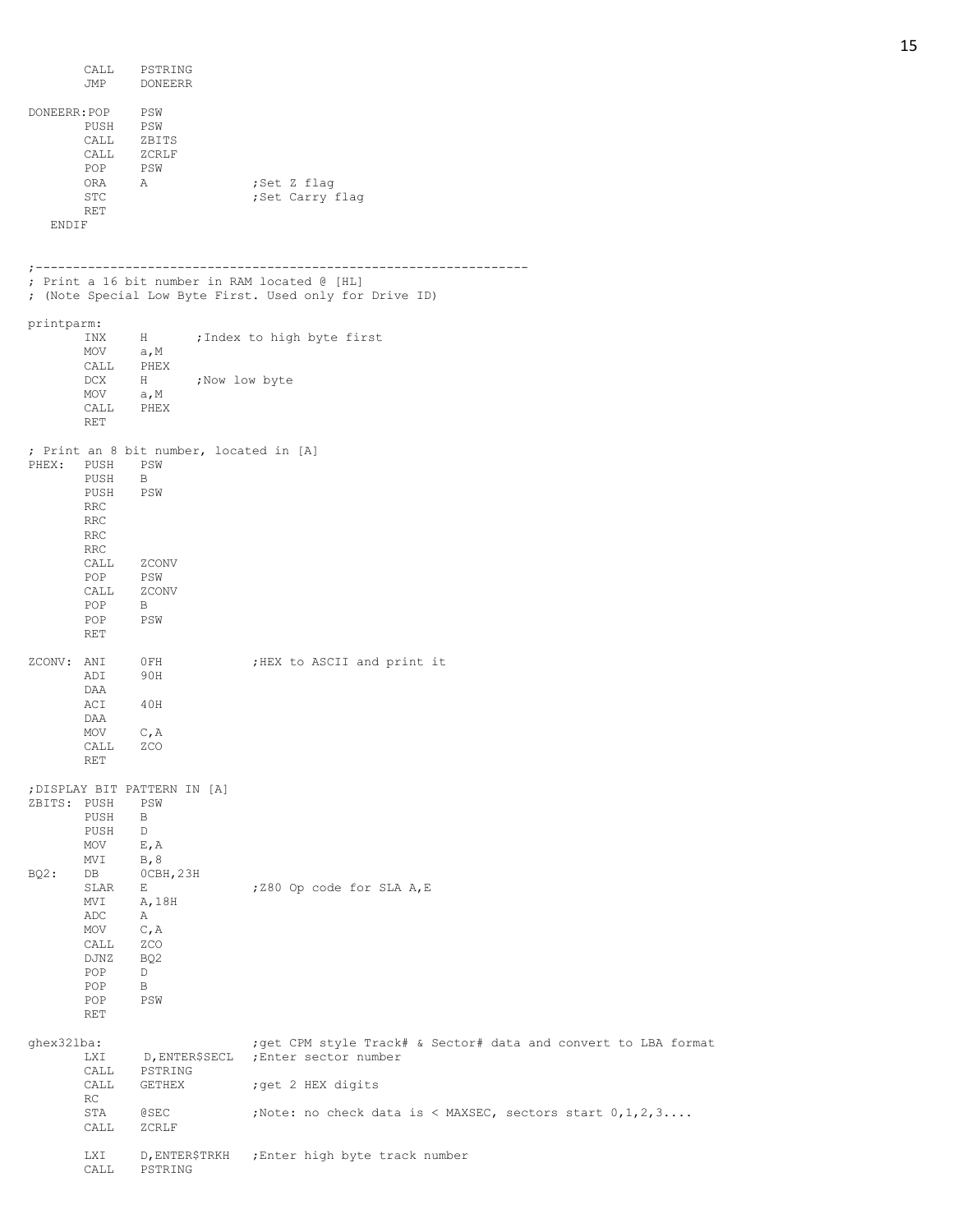|              | CALL<br>RC                       | GETHEX                                         | ; get 2 HEX digits                                                |
|--------------|----------------------------------|------------------------------------------------|-------------------------------------------------------------------|
|              | STA<br>CALL                      | $@TRK+1$<br>ZCRLF                              |                                                                   |
|              | LXI<br>CALL                      | PSTRING                                        | D, ENTER\$TRKL ; Enter low byte track number                      |
|              | CALL<br>RC                       | GETHEX                                         | ; get 2 more HEX digits                                           |
|              | STA<br>CALL                      | @TRK<br>ZCRLF                                  |                                                                   |
|              | XRA<br>ORA<br>RET                | Α<br>Α                                         | ;To return NC                                                     |
| GETHEX:      |                                  |                                                |                                                                   |
|              | CALL<br>CPI<br>JZ                | GETCMD<br>ESC<br>HEXABORT                      | ; Get a character from keyboard & ECHO                            |
|              | <b>CPI</b><br>JC<br>CPI          | $^{\prime}$ / $^{\prime}$<br>HEXABORT<br>$F+1$ | ; check $0-9$ , $A-F$                                             |
|              | JNC<br>CALL<br>RLC<br>RLC<br>RLC | HEXABORT<br>ASBIN                              | ;Convert to binary<br>; Shift to high nibble                      |
|              | RLC<br>MOV                       | B, A                                           | ;Store it                                                         |
|              | CALL<br>CPI<br>JZ                | GETCMD<br>ESC<br>HEXABORT                      | ;Get 2nd character from keyboard & ECHO                           |
|              | CPI<br>JC<br>CPI                 | $\frac{1}{2}$<br>HEXABORT<br>$F+1$             | ; check $0-9$ , $A-F$                                             |
|              | JNC<br>CALL<br>ORA<br>ORA        | HEXABORT<br>ASBIN<br>$\mathbf{B}$<br>Α         | ; Convert to binary<br>; add in the first digit<br>; To return NC |
| HEXABORT:    | RET                              |                                                |                                                                   |
|              | STC<br>RET                       |                                                | ;Set Carry flag                                                   |
| GETCMD: CALL | CALL<br><b>CPI</b>               | ZCI<br>UPPER<br>ESC                            | ; GET A CHARACTER, convert to UC, ECHO it                         |
|              | RZ<br>IF NOT CPM                 |                                                | ;Don't echo an ESC                                                |
|              | PUSH<br>PUSH<br>MOV              | PSW<br>B<br>C, A                               | ;Save it                                                          |
|              | CALL<br>POP                      | ZCO<br>В                                       | ;Echo it                                                          |
| ENDIF        | POP                              | PSW                                            | ; get it back                                                     |
|              | RET                              |                                                |                                                                   |
| UPPER: CPI   |                                  | "a"                                            | ; Convert LC to UC<br>; must be >= lowercase a                    |
|              | RC<br>CPI                        | $z' + 1$                                       | ; else go back<br>; must be <= lowercase z                        |
|              | RNC<br>SUI<br><b>RET</b>         | $'a' - 'A'$                                    | ; else go back<br>; subtract lowercase bias                       |
|              |                                  |                                                | ; ASCII TO BINARY CONVERSION ROUTINE                              |
| ASBIN: SUI   | CPI<br>RM                        | 30H<br>0AH                                     |                                                                   |
|              | SUI<br>RET                       | 07H                                            |                                                                   |
| HEXDUMP:     |                                  |                                                | ; Print a hexdump of the data in the 512 byte buffer @ [HL]       |
|              | PUSH<br>PUSH                     | PSW<br>В                                       | ; Save everything                                                 |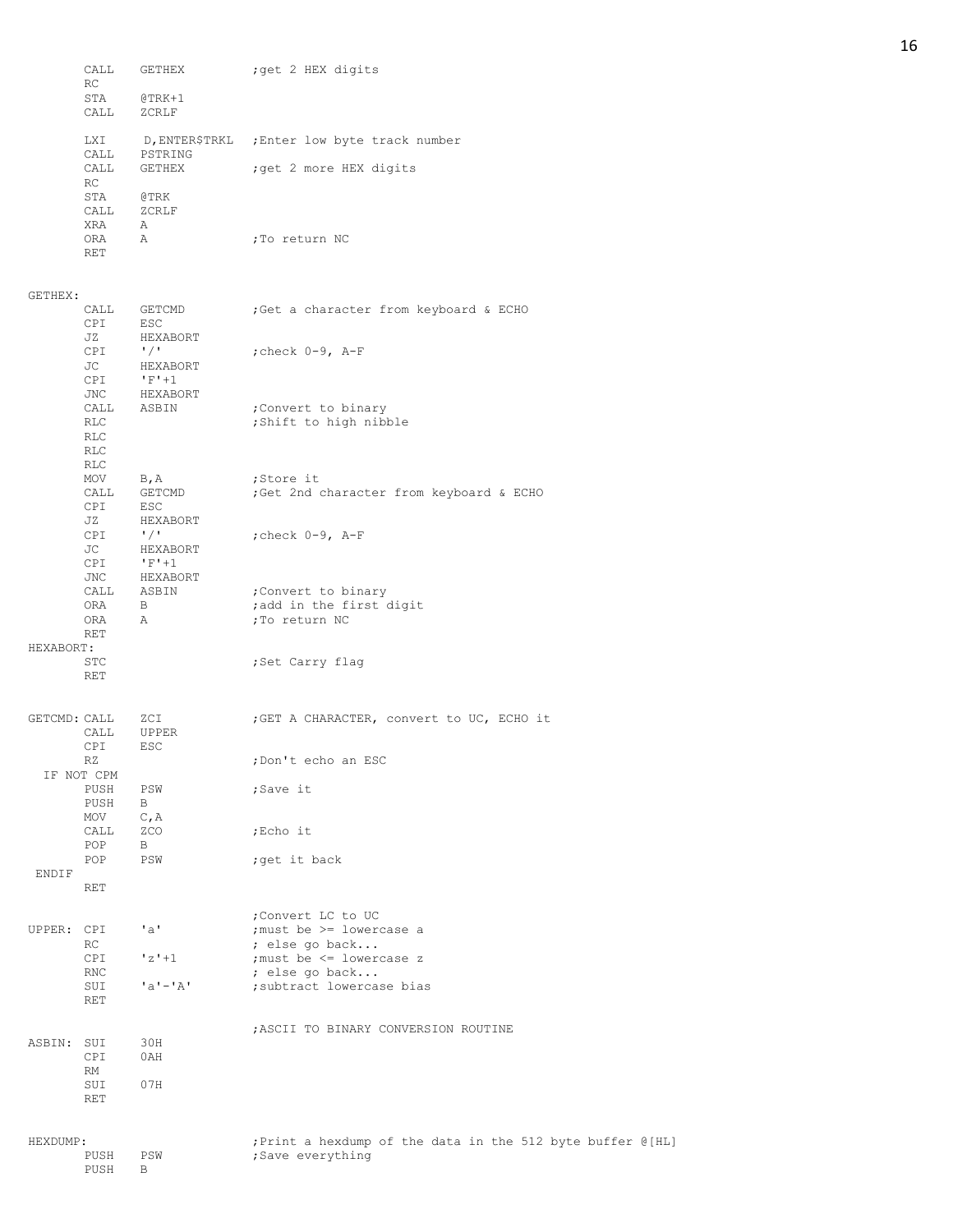PUSH D<br>PUSH H PUSH CALL ZCRLF ; CR/LF first MVI D,32 ; Print 32 lines total MVI B, 16 5 716 characters across SHLD @StartLineHex ; Save the buffer location for ASCII display below LXI H, 0 SHLD @BYTE\$COUNT SF172: CALL ZCRLF LHLD @BYTE\$COUNT<br>MOV A, H A, H<br>PHEX CALL PHEX ;Print byte count in sector<br>MOV A,L MOV A, L<br>CALL PHEX PHEX PUSH D LXI D,16 DAD D POP D<br>SHLD @BYTE\$COUNT SHLD @BYTE\$COUNT ; store for next time CALL BLANK LHLD @StartLineHex SHLD @StartLineASCII ;Store for ASCII display below SF175: MOV A,M CALL LBYTE ;Display [A] on CRT/LCD INX H INX DJNZ SF175 SHLD @StartLineHex ; Save for next line later CALL ShowAscii : ;Now translate to ASCII and display MVI B, 16  $\blacksquare$  ;16 characters across for next line DCR D JNZ SF172 ; Have we done all 32 lines ; CALL ZCRLF<br>POP H **POP 75** H is that is considered to the contract that is the constant of the constant of the constant of the constant of the constant of the constant of the constant of the constant of the constant of the constant of the c POP D  $POP$ POP PSW RET ShowAscii:  $\qquad \qquad ;\text{Now show as } \text{a} \text{ss} \text{c} \text{in} \text{fo}$ LHLD @StartLineASCII<br>MVI B,16 ; MVI B, 16  $\blacksquare$  ;16 ASCII characters across XF172: CALL BLANK ; send a space character CALL BLANK XF175: MOV A,M ANI 7FH CPI ' ' ;FILTER OUT CONTROL CHARACTERS JNC XT33 XT33 XT22: MVI A,'.'<br>XT33: CPI 07CH XT33: CPI JNC XT22 MOV C, A ; SET UP TO SEND PUSH B CALL ZCO POP B INX H ;Next position in buffer DJNZ XF175 RET ; BLANK: PUSH B PUSH H<br>MVI C,  $C, '$  ' CALL ZCO POP H POP B RET ; LBYTE: PUSH PSW RRC RRC RRC RRC<br>CALL SF598 POP PSW SF598: CALL ZCONV RET ;

17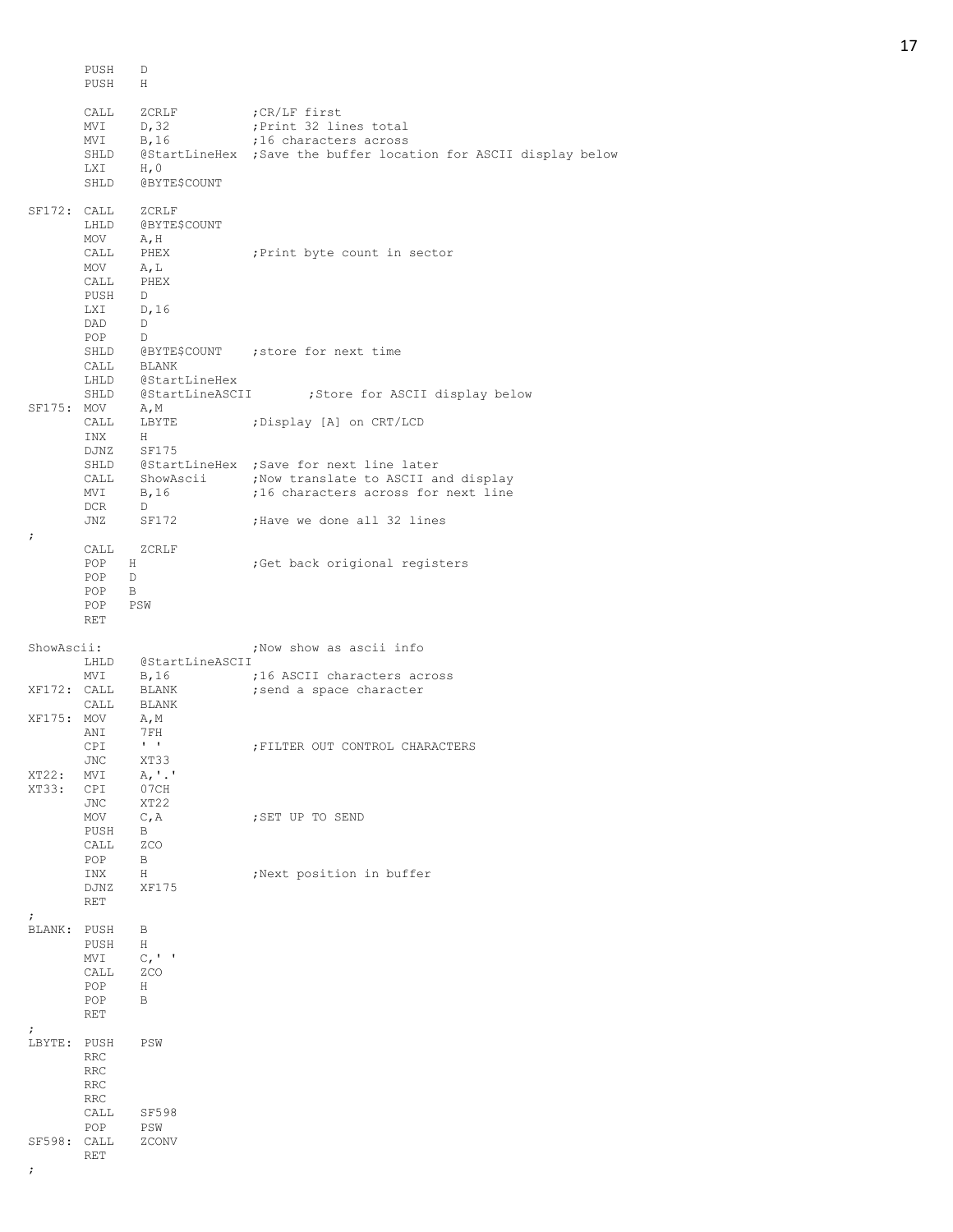; ;================================================================================================ ; ; IDE Drive BIOS Routines written in a format that can be used directly with CPM3 ; ;================================================================================================ ; IDEinit:  $\qquad \qquad$  ; Initilze the 8255 and drive then do a hard reset on the drive, MVI A,READcfg8255 ;Config 8255 chip (10010010B), read mode on return OUT IDEportCtrl ;Config 8255 chip, READ mode ;Hard reset the disk drive ;For some reason some CF cards need to the RESET line ;pulsed very carefully. You may need to play around MVI A, IDErstline ; with the pulse length. Symptoms are: incorrect data comming<br>OUT IDEportC ; back from a sector read (often due to the wrong sector being ; back from a sector read (often due to the wrong sector being read) ;I have a (negative)pulse of 2.7uSec. (10Mz Z80, two IO wait states). MVI B, 20H ; Which seem to work for the 5 different CF cards I have. ResetDelay: DCR B JNZ ResetDelay ;Delay (reset pulse width) XRA A OUT IDEportC ;No IDE control lines asserted (just bit 7 of port C) CALL DELAY\$32 MVI D,11100000b ;Data for IDE SDH reg (512bytes, LBA mode,single drive,head 0000) ;For Trk,Sec,head (non LBA) use 10100000 ;Note. Cannot get LBA mode to work with an old Seagate Medalist 6531 drive. ;have to use teh non-LBA mode. (Common for old hard disks). MVI E,REGshd ;00001110,(0EH) for CS0,A2,A1, CALL IDEwr8D ; Write byte to select the MASTER device ; MVI B, OFFH ;<<<< May need to adjust delay time for hard disks WaitInit: MVI E, REGstatus ; Get status after initilization<br>CALL IDErd8D ; Check Status (info in [D]) CALL IDErd8D ; Check Status (info in [D]) MOV A,D ANI 80H<br>JZ DoneInit ;Return if ready bit is zero  $MVI$   $A, 2$ CALL DELAYX ;Long delay, drive has to get up to speed DCR B JNZ WaitInit CALL SHOWerrors ; Ret with NZ flag set if error (probably no drive) RET DoneInit: XRA A RET DELAYX: STA @DELAYStore PUSH B<br>LXI B,OFFFFH LXI B,0FFFFH ;<<< May need to adjust delay time to allow cold drive to DELAY2: LDA @DELAYStore ; get up to speed. DELAY1: DCR A JNZ DELAY1 DCX B MOV A, C ORA B JNZ DELAY2 POP B RET DELAY\$32: MVI A, 40 ;DELAY ~32 MS (DOES NOT SEEM TO BE CRITICAL) DELAY3: MVI B, 0 M0: DJNZ M0 DCR A JNZ DELAY3 RET ;Read a sector, specified by the 3 bytes in LBA ;Z on success, NZ call error routine if problem READSECTOR: CALL wrlba  $;T$ ell which sector we want to read from. ;Note: Translate first in case of an error otherewise we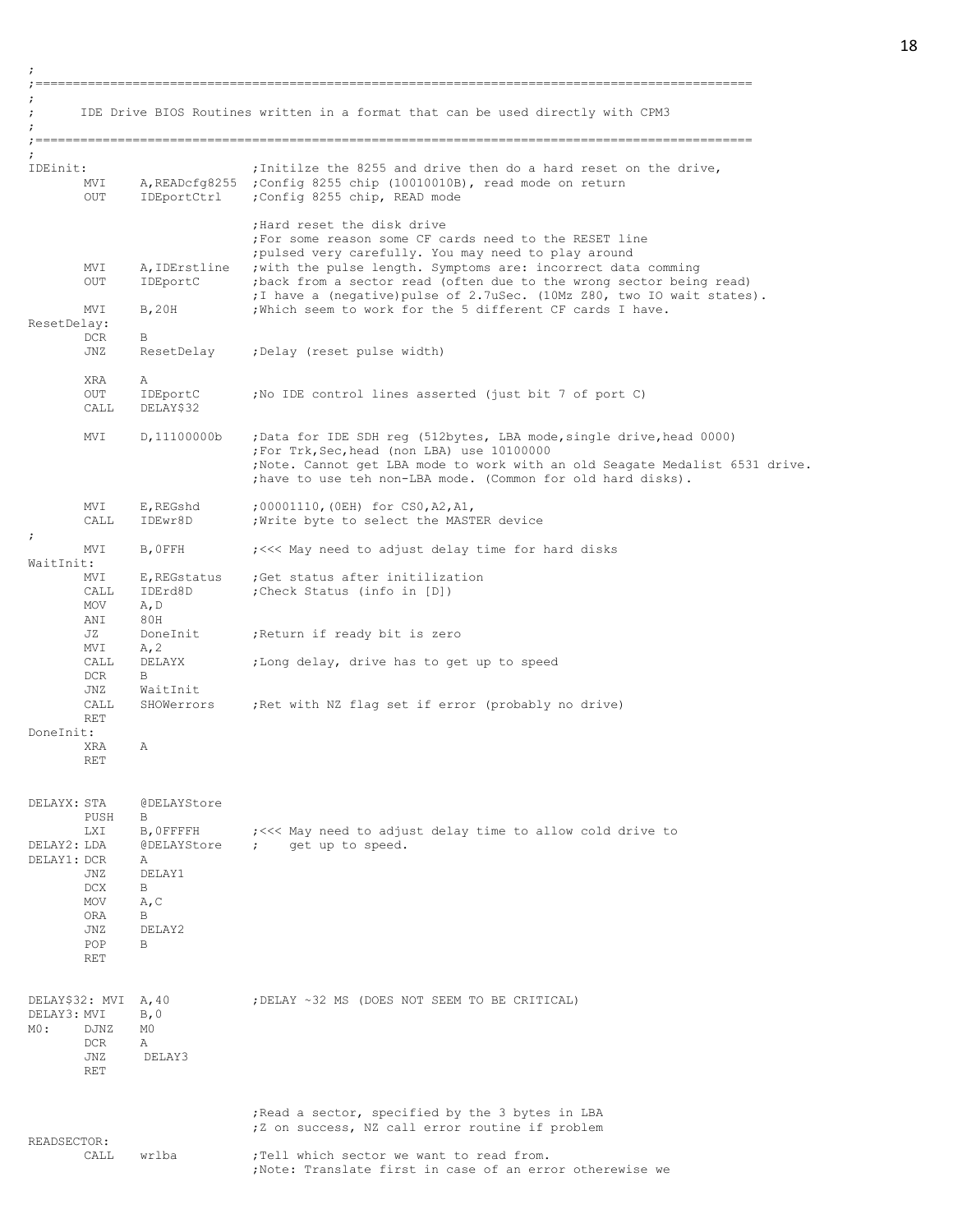|              | CALL<br>JС                       | SHOWerrors                                                             | ; will get stuck on bad sector<br>IDEwaitnotbusy ; make sure drive is ready<br>; Returned with NZ set if error                                     |
|--------------|----------------------------------|------------------------------------------------------------------------|----------------------------------------------------------------------------------------------------------------------------------------------------|
|              | MVI<br>MVI<br>CALL<br>CALL<br>JС | D, COMMANDread<br>E, REGcommand<br>IDEwr8D<br>IDEwaitdrq<br>SHOWerrors | ; Send sec read command to drive.<br>; wait until it's got the data                                                                                |
| MoreRD16:    | LHLD<br>MVI                      | @DMA<br>B, 0                                                           | ; DMA address<br>; Read 512 bytes to [HL] (256X2 bytes)                                                                                            |
|              | MVI<br>OUT                       | A, REGdata<br>IDEportC                                                 | ; REG regsiter address                                                                                                                             |
|              | ORI<br>OUT                       | IDErdline<br>IDEportC                                                  | ;08H+40H, Pulse RD line                                                                                                                            |
|              | ΙN<br>MOV<br>INX                 | IDEportA<br>M, A<br>Н                                                  | ; Read the lower byte first (Note very early versions had high byte then low byte<br>; this made sector data incompatable with other controllers). |
|              | ΙN<br>MOV<br>INX                 | IDEportB<br>M, A<br>H                                                  | ; THEN read the upper byte                                                                                                                         |
|              | MVI<br>OUT<br>DJNZ               | A, REGdata<br>IDEportC<br>MoreRD16                                     | ; Deassert RD line                                                                                                                                 |
|              | MVI<br>CALL<br>MOV               | E, REGstatus<br>IDErd8D<br>A, D                                        |                                                                                                                                                    |
|              | ANI<br>CNZ<br><b>RET</b>         | 1H<br>SHOWerrors                                                       | ; If error display status                                                                                                                          |
| WRITESECTOR: |                                  |                                                                        | ; Write a sector, specified by the 3 bytes in LBA<br>;Z on success, NZ to error routine if problem                                                 |
|              | CALL                             | wrlba                                                                  | ; Tell which sector we want to read from.<br>; Note: Translate first in case of an error otherewise we<br>; will get stuck on bad sector           |
|              | CALL<br>JC                       | SHOWerrors                                                             | IDEwaitnotbusy ; make sure drive is ready                                                                                                          |
|              | MVI<br>MVI<br>CALL               | D, COMMANDwrite<br>E, REGcommand<br>IDEwr8D                            | tell drive to write a sector,                                                                                                                      |
|              | CALL<br>JС                       | IDEwaitdrq<br>SHOWerrors                                               | wait unit it wants the data                                                                                                                        |
|              | LHLD<br>MVI                      | @ DMA<br>B, 0                                                          | ;256X2 bytes                                                                                                                                       |
|              | MVI<br>OUT                       | A, WRITECfq8255<br>IDEportCtrl                                         |                                                                                                                                                    |
| WRSEC1: MOV  | INX                              | A, M<br>Η                                                              |                                                                                                                                                    |
|              | $_{\rm OUT}$<br>MOV<br>INX       | IDEportA<br>A, M<br>Н                                                  | ; Write the lower byte first (Note early versions had high byte then low byte<br>; this made sector data incompatable with other controllers).     |
|              | OUT<br>MVI<br>PUSH               | IDEportB<br>A, REGdata<br>PSW                                          | ; THEN High byte on B                                                                                                                              |
|              | OUT<br>ORI<br>OUT<br>POP         | IDEportC<br>IDEwrline<br>IDEportC<br>PSW                               | ;Send write command<br>;Send WR pulse                                                                                                              |
|              | OUT<br>DJNZ                      | IDEportC<br>WRSEC1                                                     |                                                                                                                                                    |
|              | MVI<br>OUT                       | IDEportCtrl                                                            | A, READcfg8255 ; Set 8255 back to read mode                                                                                                        |
|              | MVI<br>CALL<br>MOV               | E, REGstatus<br>IDErd8D<br>A, D                                        |                                                                                                                                                    |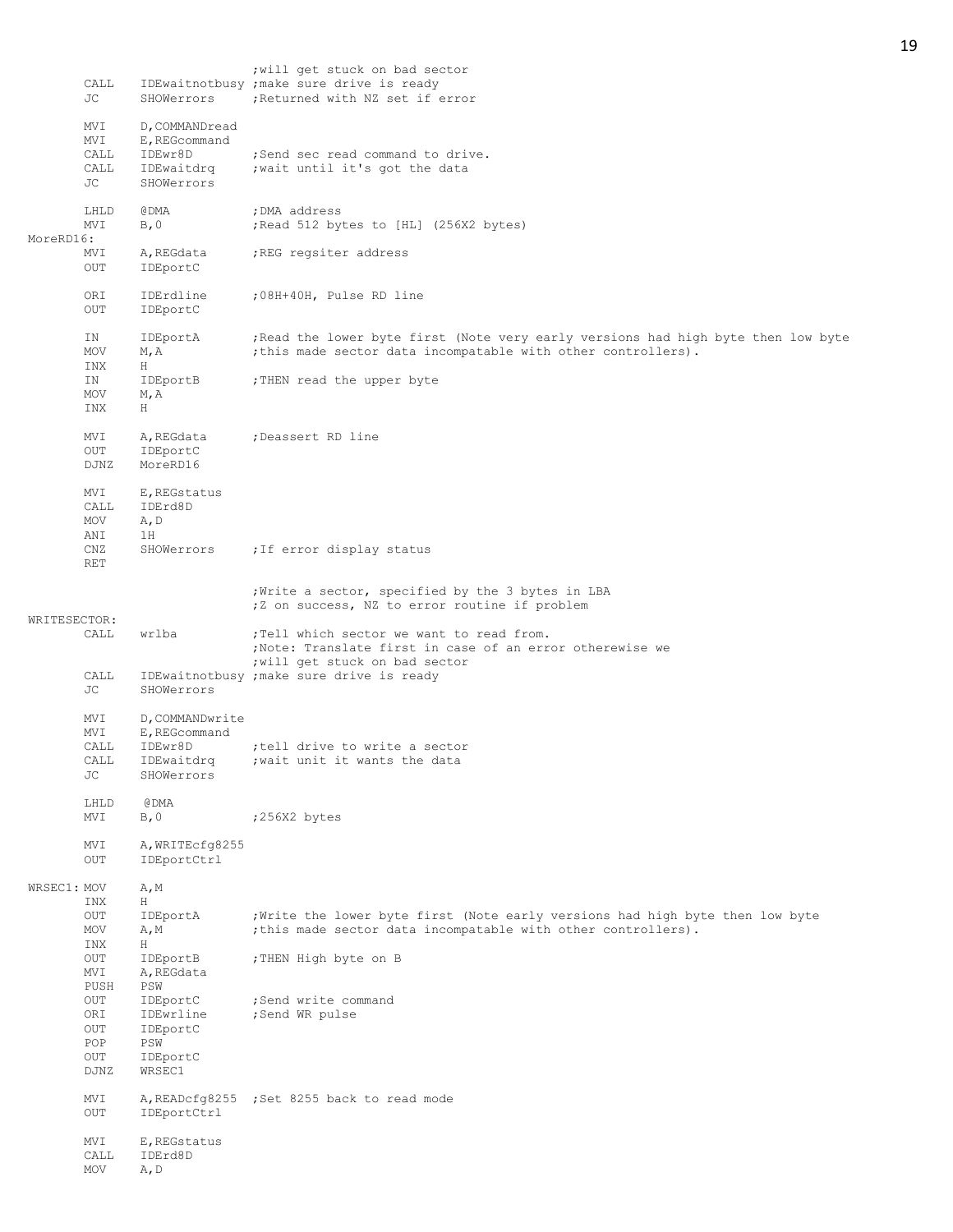ANI 1H<br>CNZ SHOWerrors ; If error display status RET wrlba: ; ;Write the logical block address to the drive's registers ;Note we do not need to set the upper nibble of the LBA ;It will always be 0 for these small drives LDA @SEC ;LBA mode Low sectors go directly INR A ; Sectors are numbered 1 -- MAXSEC (even in LBA mode) STA @DRIVE\$SEC ; For Diagnostic Display Only MOV D, A<br>MVI E, REGsector ;Send info to drive CALL IDEwr8D ;Note: For drive we will have 0 - MAXSEC sectors only LHLD @TRK MOV A,L STA @DRIVE\$TRK MOV D, L ; Send Low TRK# MVI E,REGcylinderLSB CALL IDEwr8D MOV A, H STA @DRIVE\$TRK+1 MOV D, H ; Send High TRK# MVI E, REGcylinderMSB<br>CALL IDEwr8D .<br>IDEwr8D MVI D, 1 ;For now, one sector at a time MVI E,REGseccnt CALL IDEwr8D RET IDEwaitnotbusy:  $\qquad \qquad$  ;ie Drive READY if 01000000 MVI B, OFFH<br>MVI A, OFFH MVI A, OFFH ; Delay, must be above 80H for 4MHz 280. Leave longer for slower drives<br>STA @DELAYStore @DELAYStore MoreWait: MVI E, REGstatus ; wait for RDY bit to be set CALL IDErd8D MOV A,D ANI 11000000B XRI 01000000B JZ DoneNotbusy DCR B JNZ MoreWait LDA @DELAYStore ;Check timeout delay DCR A STA @DELAYStore<br>JNZ MoreWait MoreWait STC ;Set carry to indicqate an error ret DoneNotBusy: ORA A ;Clear carry it indicate no error RET ;Wait for the drive to be ready to transfer data. ;Returns the drive's status in Acc IDEwaitdrq: MVI B,0FFH MVI A, OFFH ;Delay, must be above 80H for 4MHz Z80. Leave longer for slower drives<br>STA @DELAYStore @DELAYStore MoreDRQ: MVI E, REGstatus ; wait for DRQ bit to be set CALL IDErd8D MOV A,D ANI 10001000B CPI 00001000B JZ DoneDRQ  $DCR$ JNZ MoreDRQ<br>LDA @DELAYStore ; Check timeout delay DCR A STA @DELAYStore JNZ MoreDRQ

STC ; Set carry to indicate error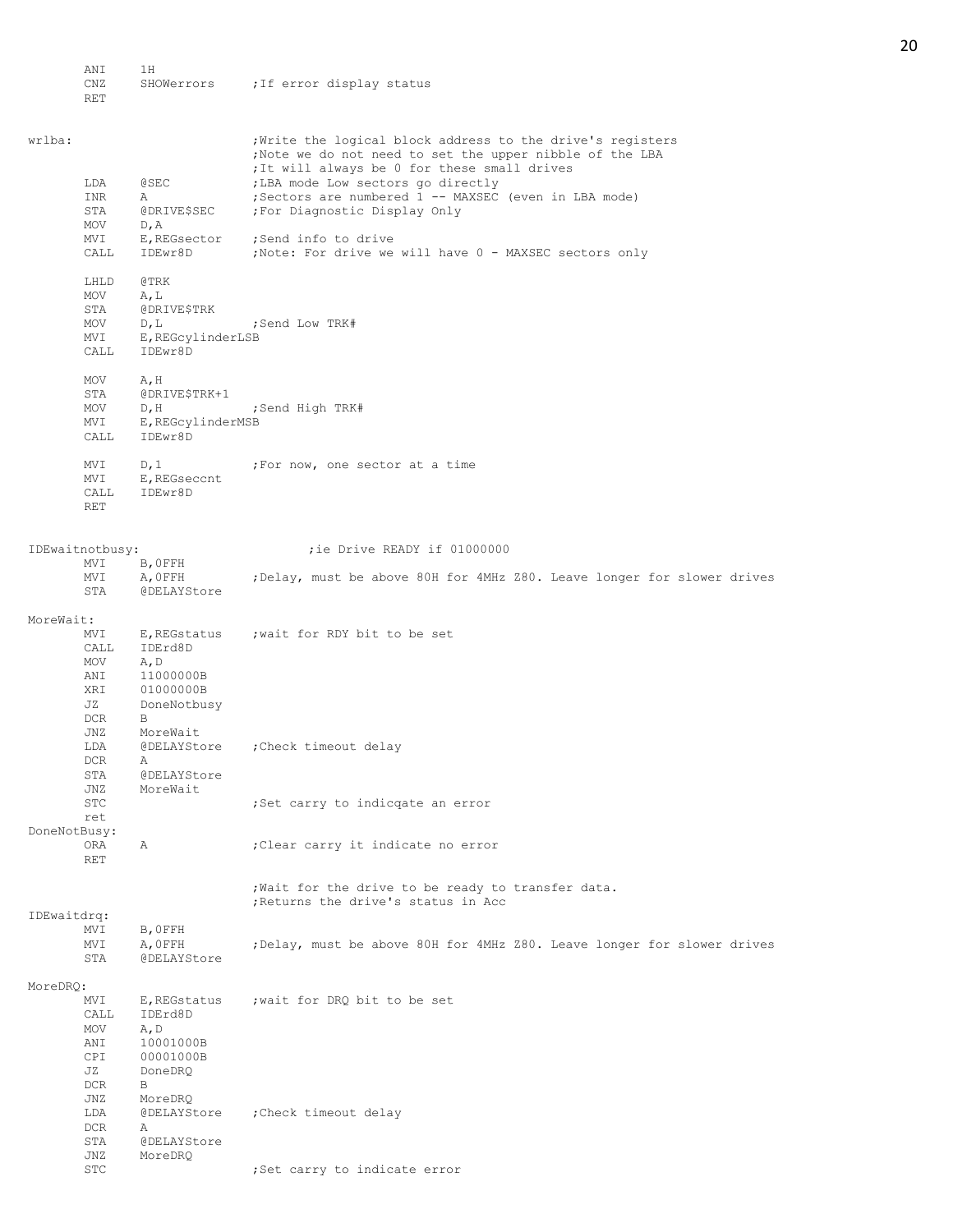RET DoneDRQ: ORA A ;Clear carry RET

;

msgCPMSEC: DB

MSGBracket DB ')\$'

msgLBA: DB ' (LBA = 00\$'

;------------------------------------------------------------------ ; Low Level 8 bit R/W to the drive controller. These are the routines that talk ; directly to the drive controller registers, via the 8255 chip. ; Note the 16 bit I/O to the drive (which is only for SEC R/W) is done directly ; in the routines READSECTOR & WRITESECTOR for speed reasons. IDErd8D:  $IDEr$ d8D:  $IDEr$ d8D:  $IDEr$  and  $IDEr$  and  $IDEr$  and  $IDEr$  and  $IDEr$  and  $IDEr$  and  $IDEr$  and  $IDEr$  and  $IDEr$  and  $IDEr$  and  $IDEr$  and  $IDEr$  and  $IDEr$  and  $IDEr$  and  $IDEr$  and  $IDEr$  and  $IDEr$  and  $IDEr$  and  $IDEr$  and  $IDE$ A, E<br>IDEportC OUT IDEportC ;drive address onto control lines ORI IDErdline ;RD pulse pin (40H) OUT IDEportC ; assert read pin IN IDEportA MOV D, A ; return with data in [D] MOV A, E  $\qquad \qquad i \leq -\text{Ken}$  Robbins suggestion OUT IDEportC ;deassert RD pin XRA A OUT IDEportC ;Zero all port C lines ret IDEwr8D: ;WRITE Data in [D] to IDE register in [E] MVI A, WRITEcfg8255 ;Set 8255 to write mode OUT IDEportCtrl MOV A, D ;Get data put it in 8255 A port OUT IDEportA MOV A, E ; select IDE register<br>OUT IDEportC IDEportC ORI IDEwrline ;lower WR line IDEportC MOV A, E is a set of the second term of the Robbins suggestion, raise WR line OUT IDEportC ;deassert RD pin XRA A ;Deselect all lines including WR line OUT IDEportC MVI A, READcfg8255 ;Config 8255 chip, read mode on return<br>OUT IDEportCtrl IDEportCtrl RET CPM\$MOVE\$CODE : This code is written to reside at 0H. Will be relocated by this LXI H, BUFFER ;this program to move the boot CPMLDR to 100H in RAM (Overwriting this program) LXI D,100H LXI B,(12\*512) LDIR JMP 100H CPM\$MOVE\$CODE\$END: SIGN\$ON: DB CR,LF,'IDE Disk Drive Test Program 3/15/2011 (V2.6) ' DB '(Using CPM3 BIOS Routines)', CR, LF<br>DB 'CPM Track, Sectors --> LBA mode', L 'CPM Track, Sectors --> LBA mode', LF, CR, '\$' INIT\$ERROR: DB 'Initilizing Drive Error.',CR,LF,'\$' ID\$ERROR: DB 'Error obtaining Drive ID.',CR,LF,'\$' INIT\$DR\$OK: DB 'Drive Initilized OK.',CR,LF,LF,'\$' msgmdl: DB 'Model: \$' msgsn: DB 'S/N: \$' msgrev: DB 'Rev: \$' msgcy: DB 'Cylinders: \$' msghd: DB ', Heads: \$'<br>msgsc: DB ', Sectors: msgsc: DB ', Sectors: \$'<br>msgCPMTRK: DB 'CPM TRK = \$' 'CPM TRK =  $$'$ <br>' CPM SEC =  $$'$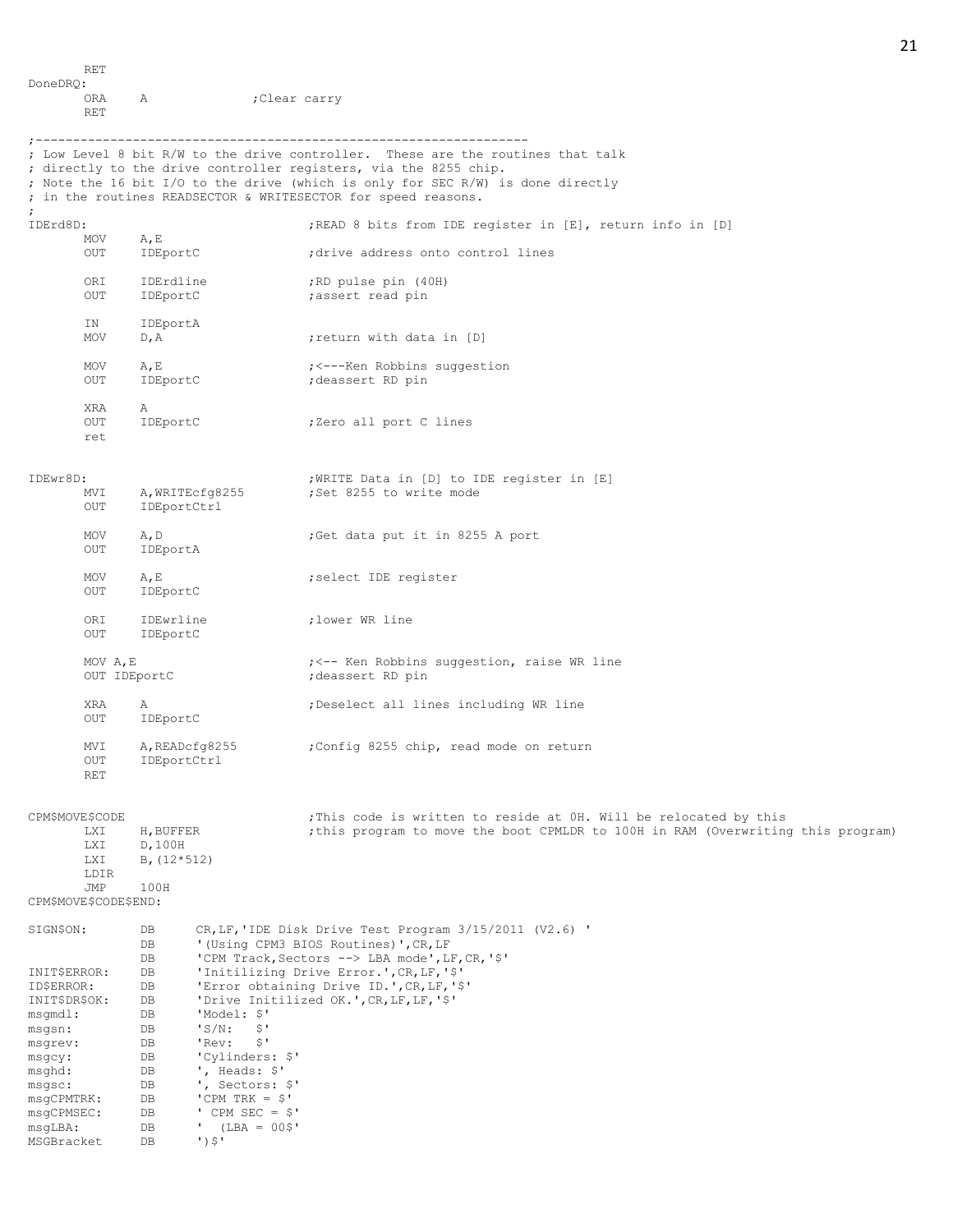CMD\$STRING1: DB CR, LF, LF, ' MAIN MENU', CR, LF<br>DB '(L) Set LBA value (R) Read Sector to Buffe '(L) Set LBA value (R) Read Sector to Buffer (W) Write Buffer ' DB 'to Sector', CR, LF DB '(D) Display ON (S) Sequental Sec Read (F) Format Disk', CR, LF DB '(V) Read N Sectors (X) Write N Sectors (B) Backup disk',CR,LF DB '(G) Restore Backup (I) Next Sector (J) Previous Sector', CR, LF DB '(U) Power Up (N) Power Down (C) Boot CPM', CR, LF DB '(U) Power Up<br>DB '(ESC) Quit', CR, LF DB LF, 'Current settings:- \$' CMD\$STRING2: DB CR,LF,LF,' MAIN MENU', CR, LF<br>DB '(L) Set LBA value (R) Read Sector to Buffe DB '(L) Set LBA value (R) Read Sector to Buffer (W) Write Buffer '<br>DB 'to Sector'.CR.LF 'to Sector', CR, LF DB '(D) Display OFF (S) Sequental Sec Read (F) Format Disk', CR, LF DB '(V) Read N Sectors (X) Write N Sectors (B) Backup disk', CR, LF DB '(G) Restore Backup (I) Next Sector (J) Previous Sector', CR, LF DB '(U) Power Up (N) Power Down (C) Boot CPM',CR,LF DB '(ESC) Quit', CR, LF DB 'Current settings:-  $$'$ Prompt: db CR, LF, LF, 'Please enter command >\$' msgsure: DB CR, LF, 'Warning: this will change data on the drive, ' DB 'are you sure?  $(Y/N) \ldots$ \$' msgrd: DB CR,LF,'Sector Read OK',CR,LF,'\$' msgwr: DB CR,LF,'Sector Write OK',CR,LF,'\$' GET\$LBA: DB 'Enter CPM style TRK & SEC values (in hex).',CR,LF,'\$' SEC\$RW\$ERROR DB 'Drive Error, Status Register = \$' ERR\$REG\$DATA DB 'Drive Error, Error Register = \$' ENTER\$SECL DB 'Starting sector number,(xxH) = \$' ENTER\$TRKL DB 'Track number (LOW byte, xxH) = \$' ENTER\$TRKH DB 'Track number (HIGH byte, xxH) = \$'  $ENTER$HEAD$  DB 'Head number (01-0f) =  $$'$ ENTER\$COUNT DB 'Number of sectors to R/W = \$' DRIVE\$BUSY DB 'Drive Busy (bit 7) stuck high. Status = \$' DRIVE\$NOT\$READY DB 'Drive Ready (bit 6) stuck low. Status = \$' DRIVE\$WR\$FAULT DB 'Drive write fault. Status = \$' UNKNOWN\$ERROR DB 'Unknown error in status register. Status = \$' BAD\$BLOCK DB 'Bad Sector ID. Error Register = \$' UNRECOVER\$ERR DB 'Uncorrectable data error. Error Register = \$' READ\$ID\$ERROR DB 'Error setting up to read Drive ID',CR,LF,'\$' SEC\$NOT\$FOUND DB 'Sector not found. Error Register = \$' INVALID\$CMD DB 'Invalid Command. Error Register = \$' TRK0\$ERR DB 'Track Zero not found. Error Register = \$' UNKNOWN\$ERROR1 DB 'Unknown Error. Error Register = \$' CONTINUE\$MSG DB CR,LF,'To Abort enter ESC. Any other key to continue. \$' FORMAT\$MSG DB 'Fill sectors with 0H (e.g for CPM directory sectors).\$' ReadN\$MSG DB CR, LF, 'Read multiple sectors from current disk/CF card to RAM buffer.' DB CR, LF, 'How many 512 byte sectores (xx HEX): \$' WriteN\$MSG DB CR, LF, 'Write multiple sectors RAM buffer current disk/CF card.' DB CR, LF, 'How many 512 byte sectores (xx HEX): \$' ReadingN\$MSG DB CR, LF, 'Reading Sector at:- \$' WritingN\$MSG DB CR,LF,'Writing Sector at:- \$' msgErr DB CR,LF,'Sorry, that was not a valid menu option!\$' FormatDone DB CR,LF,'Disk Format Complete.',CR,LF,'\$' backupDone DB CR,LF,'Disk partition copy complete.',CR,LF,'\$' CopyMsg DB CR,LF,'Copy disk partition to a second area on disk (CF card).' DB CR, LF, '>>> This assumes that tracks greater than MAXTRK '<br>DB '(for CPM, OFFH) are unused <<<' '(for CPM, OFFH) are unused <<<' DB CR, LF, '>>> on this disk. Be sure you have nothing in this '<br>DB '"Backup partition area". <<<' DB '"Backup partition area". <<<'<br>DB CR, LF, BELL, 'Warning: This will DB CR, LF, BELL, 'Warning: This will change data in the partition area, '<br>DB 'are you sure? (Y/N)...\$ '<br>DB CR, LF, 'At end of disk partition!', CR, LF, '\$' 'are you sure?  $(Y/N)$ ...\$ ' AtEnd DB CR, LF, 'At end of disk partition!', CR, LF, '\$'<br>RBackup\$MSG DB 'Reading track: \$' RBackup\$MSG DB WBackup\$MSG DB 'H. Writing track: \$' H\$Msg DB 'H\$'<br>RestoreMsg DB CR, I RestoreMsg DB CR,LF,'Restore disk with data from backup partition on disk (CF card).' DB CR, LF, BELL, 'Warning: This will change data on disk, ' DB 'are you sure? (Y/N)...\$<br>DB 'are you sure? (Y/N)...\$ '<br>DB CR, LF, 'Restore of disk data from backup part<br>DB CR, LF, 'Sector value out of range.', CR, LF, '\$' RestoreDone DB CR,LF,'Restore of disk data from backup partition complete.',CR,LF,'\$' RANGE\$MSG DB CR,LF,'Sector value out of range.',CR,LF,'\$' CPM\$ERROR DB CR,LF,'Error reading CPMLDR.',CR,LF,'\$' CPM\$ERROR1 DB CR,LF,'Data error reading CPMLDR. (The first byte loaded was not 31H).',CR,LF,'\$' MOVE\$REQUEST DB CR,LF,'The CPMLDR image is now at 3000H in RAM. ' DB 'To boot CPM you will have to' DB CR,LF,'overwrite this program at 100H. Do you wish to do so (Y/N)...\$'